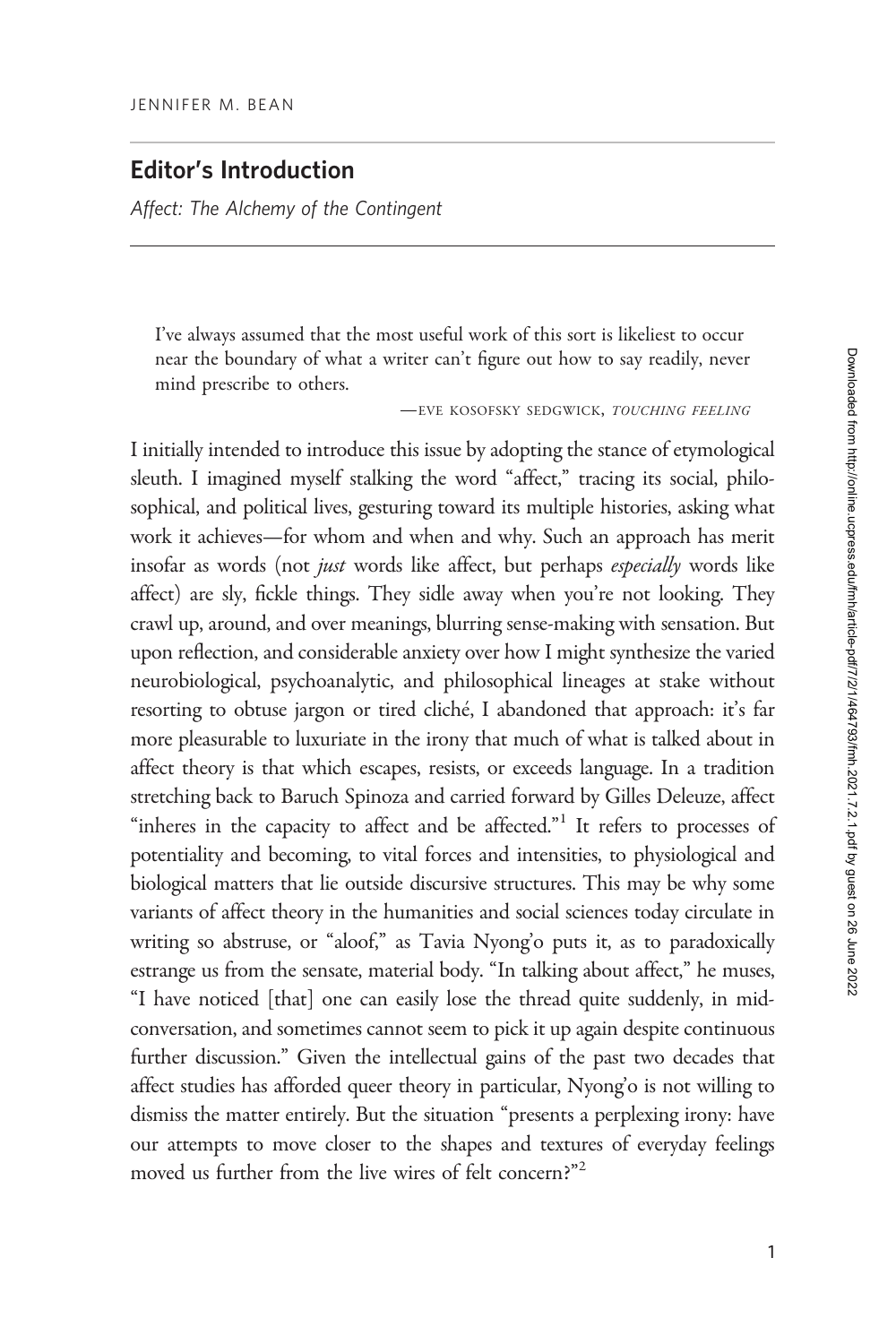I feel that perplexity too. Occasionally I'm baffled. But I also believe that wrestling with "the boundary of what a writer can't figure out how to say readily" is worth the effort. It's also worth recognizing that part of the difficulty for many theories of affect lies in the methodological implications of singling out a sensory moment that is never in the "here" and "now" but always in process, always becoming, always a vibrant somatic resonance operating somewhere in between. This is why Teresa Brennan focuses on the "transmission of affect" rather than a physiological experience or phenomenon.<sup>3</sup> For Sara Ahmed, affect is "what sticks, or what sustains or preserves the connections between ideas, value, and objects." She describes happiness, for instance, as "the messiness of the experiential, the unfolding of bodies into worlds," as well as "'the drama of contingency,' how we are touched by what comes near."<sup>4</sup> "Contingency" is a good term to think with, as is "relational," in part because theories of affect are absolutely alien to the idea of a singular, core self. Whether experienced as a somatic irruption, a vibrant flash of feeling, or a shift in the atmosphere, affects move people and things in unpredictable ways.

Put another way, theories of affect deflate illusions of the sovereign self and embrace mutability, a world in constant flux. Laughter, for instance, which Maggie Hennefeld explores in this issue, is an affect often described in terms that suggest a displacement of the self—to be "beside oneself" with laughter, as the saying goes. Beyond that, laughter can be contagious, impossible to corral as it leaps from one convulsing body to the next. Of course, there are no guarantees—personally, politically, ethically, physiologically, or otherwise—that a good laugh will lead to something new or better than what exists in the here and the now, much less to a transformative, collective body politics. But then again, it just *might*. Drawing together sources from varied historical, political, and theoretical scales, Hennefeld's wide-ranging study both interrogates and clarifies some of the most interesting feminist work on affect studies today. As anyone who has experienced a good laugh will know, it is difficult to "intend an affect," as Lauren Berlant observes elsewhere. But a promise hovers: as intellectuals, as writers, as artists, as media makers, as activists, we can *intentionally* be attentive to "the nimbus of affects whose dynamics move along and make worlds, situations, and environments."<sup>5</sup>

This issue of Feminist Media Histories pays special attention to the worldbuilding shifts in atmosphere generated by media. It also takes the promise of affect studies, an attachment to the propitious and the contingent, as a call for something other than academic business as usual. Rather than cling to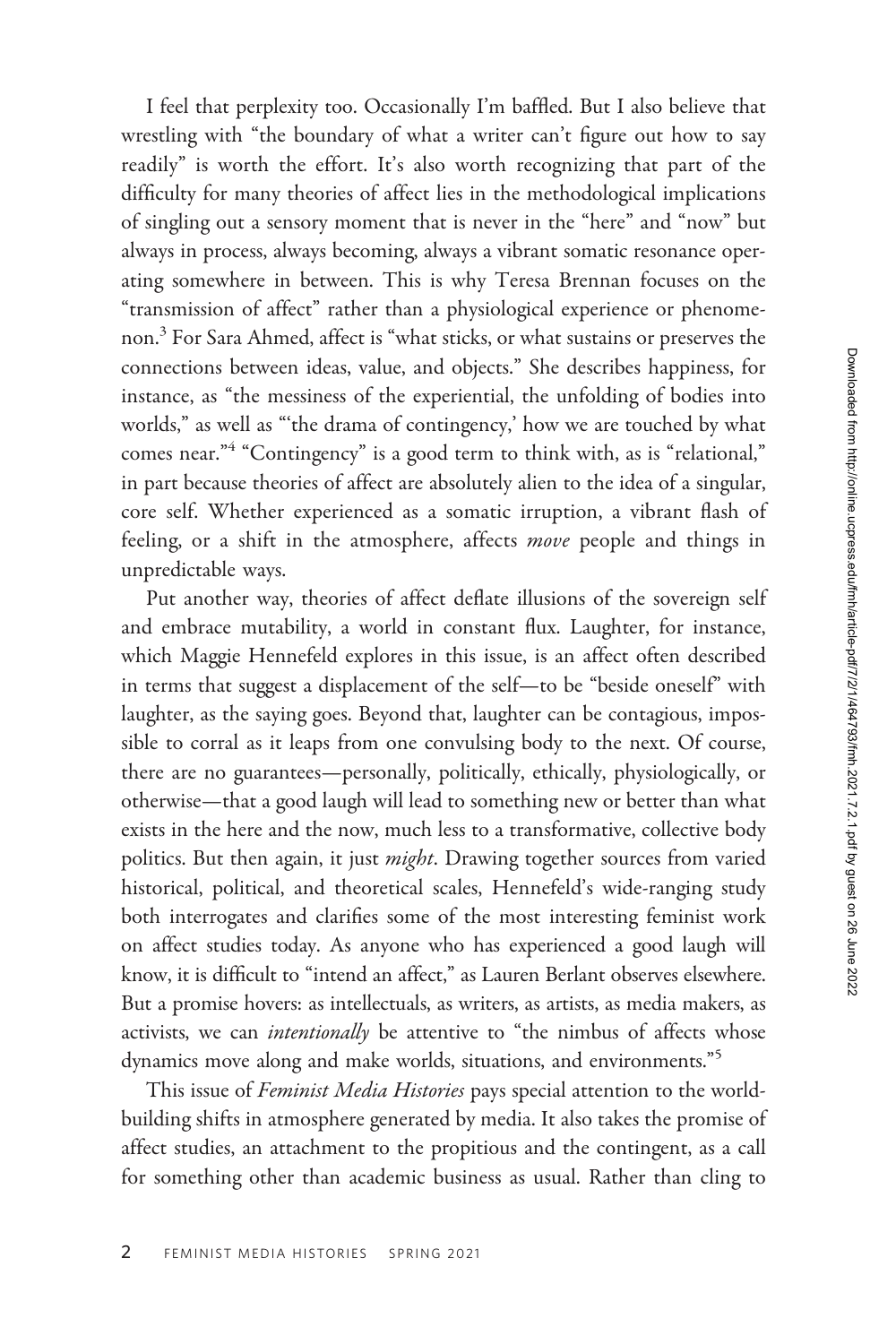hard-and-fast distinctions between affect and its correlatives (emotion, feeling, sensation), for instance, the authors in this issue take their sensuous, embodied, often autobiographical encounters with media, people, and things as a premise for unsettling sedimented ways of "making sense" in academic discourse and critical expression. Terminology thus differs as a matter of course—you could even say it's personal. Ann Cvetkovich prefers the term "feeling" to "indicate material forms of touch and sensation, categories that have been given new life by affect theory," thus repeating a premise she elaborates elsewhere and brings into conversation here with new media artists Rachael Shannon and Zoe Leonard as well as graphic novelist Alison Bechdel.<sup>6</sup> Kathleen Woodward agrees with Cvetkovich that the vernacular use of the term feelings makes good sense. Or, that is, some of the time. But the constellation of "geo-affects" at work in Cecelia Condit's experimental video Within a Stone's Throw (2012) calls for a different phrase, which Woodward terms "planetary affect" and which she distinguishes from the feminist "emotion of freedom" expressed in Condit's latest video, I've Been Afraid (2020). Then again, neither "feelings" nor "emotion" adequately grasp the visceral, exhilarating, sometimes terrifying corporeal extremes of female passengers in early aviation films that Paula Amad excavates as part of a gendered "sense perception" of modernity, while Sandra Soto lingers over the multiplicity of ways that José Esteban Muñoz ruminated on "brown feelings," which he also called a "certain brown *élan vital*," a "vital force of brownness," and a "sense of brownness" among others. Such lexical distinctions aside, a consensus prevails among these and other authors gathered in this issue: that exploring how feelings metabolize as bodies encounter a mediated world offers a powerful means of moving us to action, dreaming new forms of collectivity, and imagining alternatives to the lives constrained by empire, capitalism, heteronormativity, colonialism, racism, misogyny, and precarity.

When I first began dreaming of what became this issue, it felt essential to shake things up, to see what happens when scholars discussing "affect" and "media" from the often-disparate critical ecologies of queer theory, feminist cultural studies, Black feminism, queer of color critique, and historical film feminism come together. Although a global pandemic stymied our plans for a three-day experiment in "thinking-feeling-acting-being-together" at the University of Washington campus in Seattle, these seven authors enthusiastically joined me for a virtual version of that workshop on May 15, 2020. Would the work gathered here have developed differently if we had met in person? Or if we hadn't met at all? I can't help but speculate that the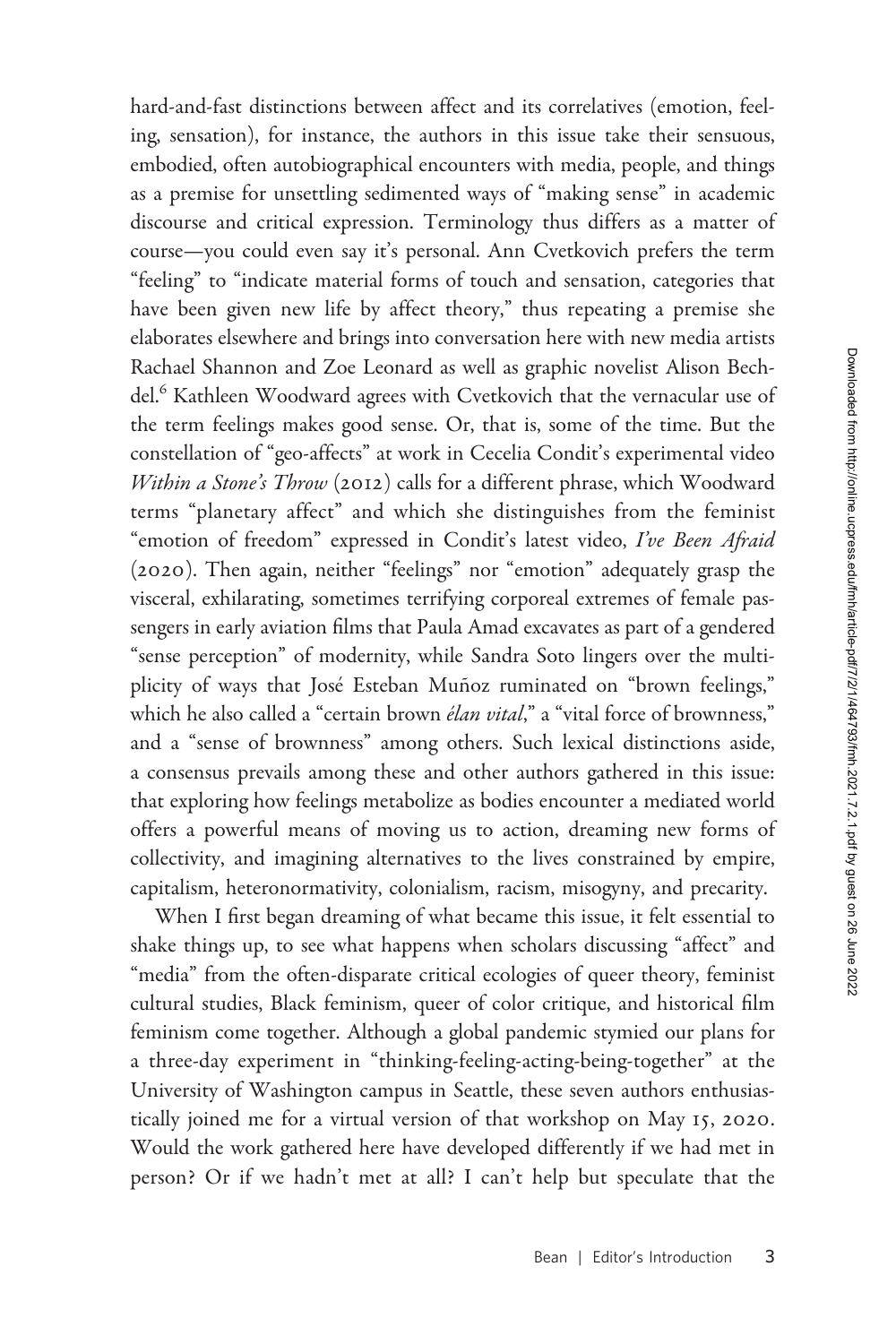collective struggle to continue a dialogue in such an extraordinary time also contributed to a collective desire to take risks—to play with the vitality of ordinary language, to source inquiry from anecdotal experience, to relinquish the keyed-up tone of academic discourse.

In like manner, this introduction deviates from scholarly norms and from the affective expectations this particular genre of writing brings. In contrast to the ambitious survey of affect's diverse lineages that I initially imagined, my approach here is both partial and personal. What follows is neither a map of this issue's contents nor an overview of a field. It resists the spatial coherence of a view from above (a perspective implicit to introductions conceived as overview, map or survey) and strives to place my reflections and obsessions beside those of the contributors whose writings have aroused memories, flashes of feeling that I re-constellate here as one way of ruminating on the potency of affect studies for "feminist media histories" while parsing a series of relationships among conceptual models and disciplinary histories usually perceived as critically and politically distinct. In the interest of fair warning, the reader who hopes to glean from this introduction a working theory of affect is bound for disappointment. The story I tell is more tenuous, curious, and passionately contingent.

## THE WORK OF LOVE

Looking back, I was first drawn to thinking about affect precisely because it suggested a way out of the relentless reiteration of abstract notions organized as Theory, especially the post-structural varieties governing humanistic thinking in the 1990s, the years in which I was in graduate school. I cut my academic teeth on the work of Judith Butler, Teresa de Lauretis, and Julia Kristeva; I grappled with Jacques Lacan and hailed Louis Althusser with gusto. And then I fell in love with Eve Kosofsky Sedgwick.<sup>7</sup> The jouissance of that first textual crush still lingers. It was a humid evening in Austin, and I was sprawled across a colorful cushion on the floor of a friend's house with a dozen members of our newly formed queer theory reading group. "Here's a few things theory knows today," someone chortled, reading aloud the first sentence of Sedgwick and Adam Frank's introduction to Shame and Its Sisters: A Silvan Tomkins Reader.<sup>8</sup> The authors follow that opening gambit with a shrewd, dazzling, and remarkably rapid overview of the assumptions underlying poststructuralism in its many guises, revealing in short order that what Theory knows best is itself.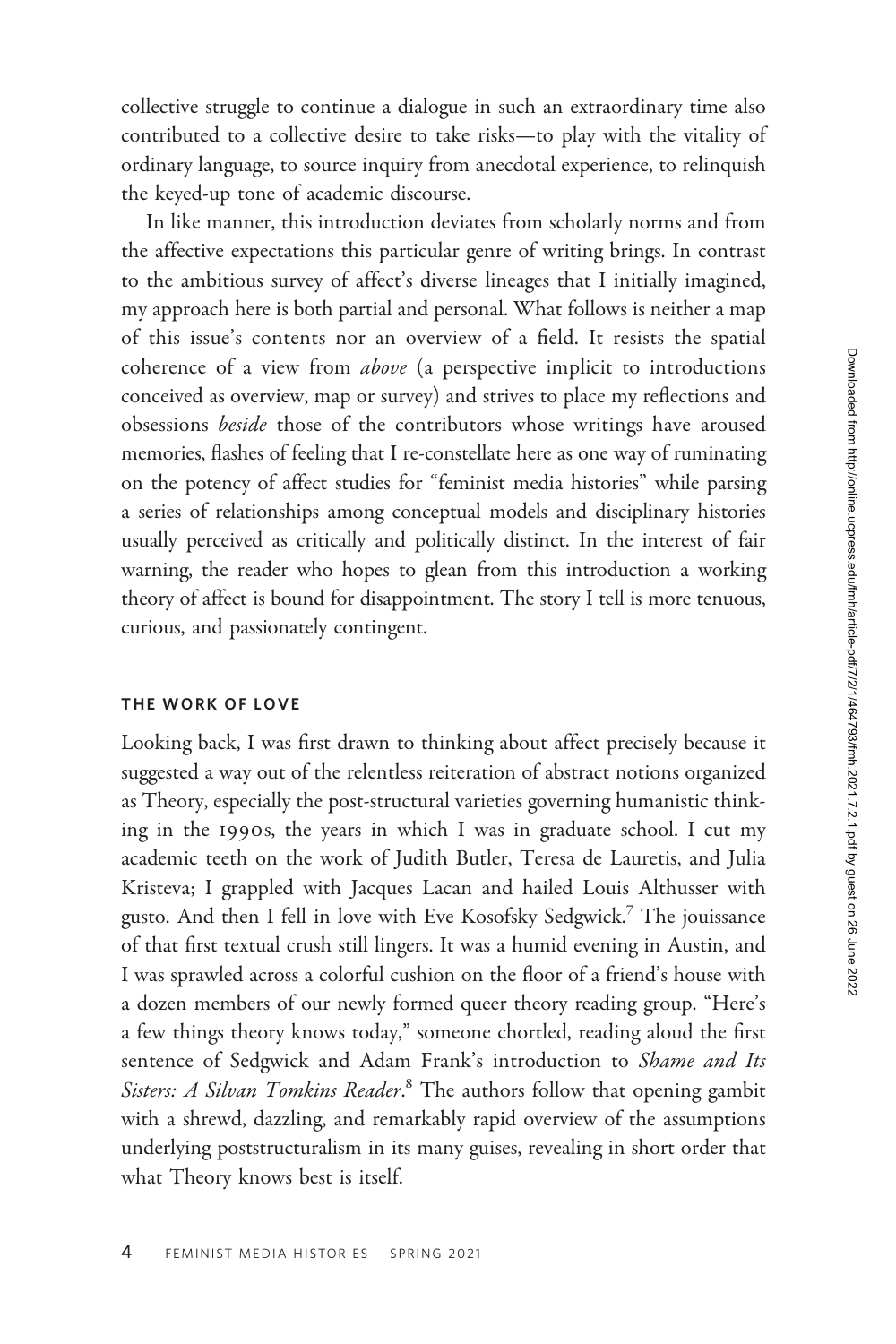I'm pretty sure I flushed. My sudden recognition that the totalizing systems (of language, of discourse, of ideology, of semiotics) that this theory interrogated also formed the *premise* for that theory struck me as both profound—and profoundly relieving. I began to chatter, testing the concept against work I had been doing in my seminars (and aspiring, with varying degrees of failure, to replicate in my writing). At one point, I nearly rolled off my cushion, burbling in the impassioned tones of the acolyte something like: if Lacan says the unconscious is structured like a language, and Laura Mulvey says "the unconscious of patriarchal society has structured film form," then no wonder the only way out is to "destroy" that form, and its pleasures, altogether!<sup>9</sup> The other way, to paraphrase Sedgwick and Frank, is to refuse the dualistic premise of conscious/unconscious as a model of subjectivity in the first place. This other way means grappling with a different gestalt of the everyday, one rife with unpredictable somatic irruptions and a network of reciprocal affective resonances. This other way shimmers in Sedgwick and Frank's deceptively simple question: What does it mean to fall in love with a writer?

However shameful, I never did fall for Tomkins. But one of the many gifts Sedgwick transmitted to her readers is a conviction I now hold as an immutable truth: that the affective stance of the critic is as important to feminist, queer, and anti-racist work on affect as are the cultural and textual feelings one seeks to explore. Better put, the two are inseparable. In a well-known essay on reparative and paranoid reading first published in 1997, Sedgwick urges her readers to relinquish a "hermeneutic of suspicion" and adopt instead a "reparative" position, a term she borrows from Melanie Klein and which she occasionally interchanges with "love."<sup>10</sup> To read and write from a reparative position entails a sense of creativity, a willingness to be surprised, a bit of curiosity at what one might find, and a commitment to multiplicity. It also means resisting the lure of paranoid reading, which I might paraphrase as the practice of telling big truths about even bigger systems. An exemplary paranoid text for Sedgwick is Judith Butler's 1990 Gender Trouble. This study teaches us that "you can never be paranoid enough" because the problem (naturalized conceptions of gender) is everywhere (in space) and infinite (in time). The troubling revelation of Gender Trouble, Sedgwick writes, is how laboriously it demonstrates "that there can have been no moment prior to the imposition of the totalizing Law of gender difference; hence her [Butler's] unresting vigilance for traces in other theorists' writing of nostalgia for such an impossible prior moment. No time could be too early for one's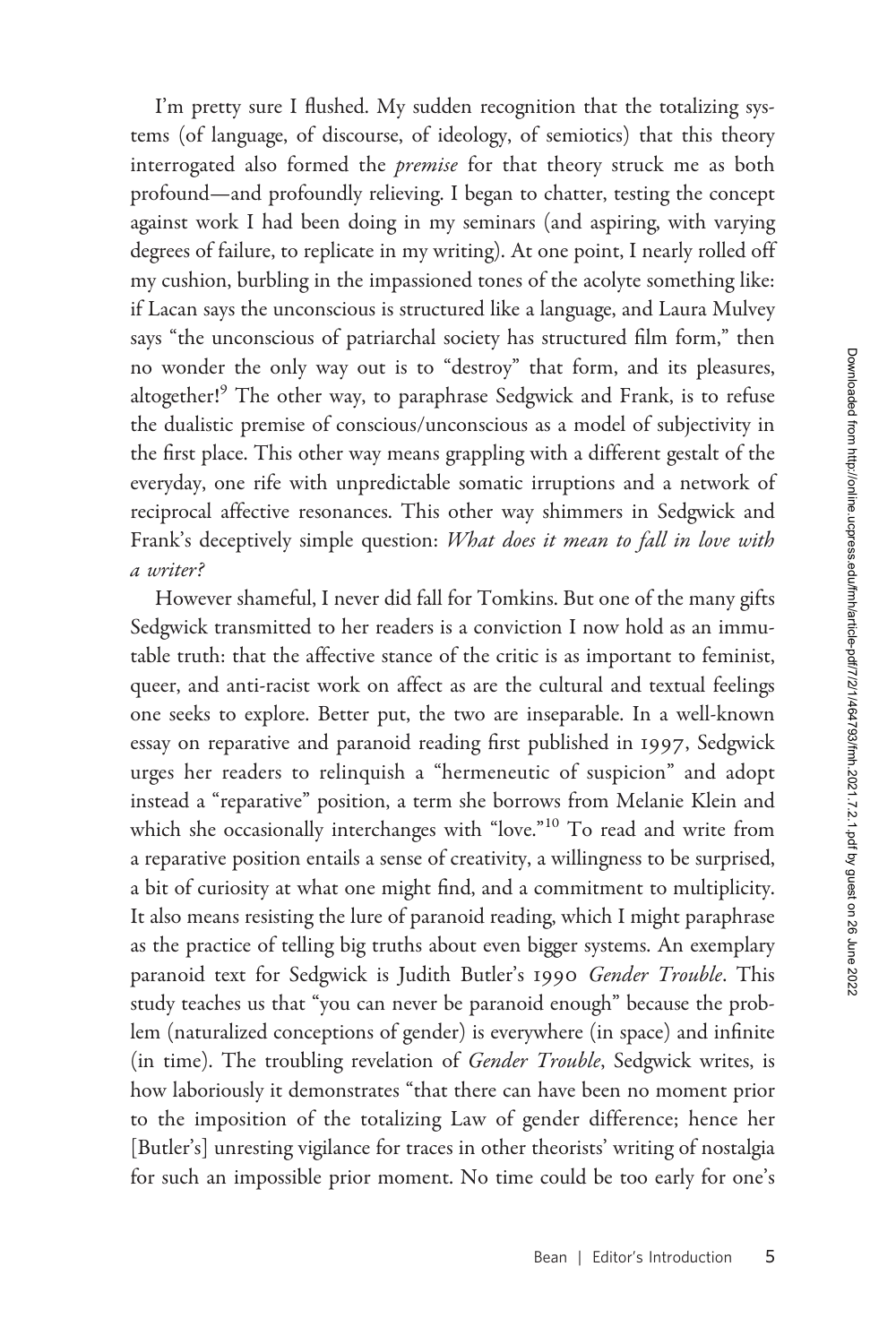having-already-known, for its having-already-been-inevitable, that something bad would happen. And no loss could be too far in the future to need to be preemptively discounted."<sup>11</sup>

Why, then, if there is no alternative, and no option for resistance, would Butler write such a book in the first place? What is its raison d'être? In Sedgwick's incisive analysis, the goal of paranoid reading is exposure. The critic labors to reveal the ideological effects (all of them negative) presumably unavailable for paranoid reflection by other more naive audiences, critics, or consumers. Sedgwick disparages such presumptions with characteristic flair: "How television-starved would someone have to be to find it shocking that ideologies contradict themselves, that simulacras don't have originals, or that gender representations are artificial?"<sup>12</sup> Her aim is not to be witty for the sake of shaming others, or at least that's not her exclusive aim. On the contrary, the call for reparative reading is a call for criticism as a productive ethical practice, one consistently engaged in a conscientious meditation on the limits of critical sovereignty. Its methodology stays "local," to follow Heather Love's neat synthesis. The reparative position "gives up on hypervigilance for attentiveness; instead of powerful reductions, it prefers acts of noticing, being affected, taking joy, and making whole."<sup>13</sup>

Sedgwick's influence on the critical ecology of affect studies in queer theory and feminist cultural studies is inestimable. There is a reason that editors Melissa Gregg and Gregory J. Seigworth dedicate The Affect Theory Reader (2010) to Sedgwick, while the Public Feelings project launched in 2001 by Lauren Berlant, Kathleen Stewart, Ann Cvetkovich, and others takes "Eve Sedgwick's articulation of a reparative rather than paranoid critical practice" as "one of our most crucial touchstones."<sup>14</sup> One need only glance at Ordinary Affects (2007), Stewart's exquisite book of creative nonfiction, which she defines as an "experiment, not a judgment," to gauge a dynamic shift in critical thinking no longer interested in demystifying "uncovered truths that support a well-known picture of the world." Instead, Stewart "tries to provoke attention to the forces that come into view as habit or shock, resonance or impact." In other words, she writes, "The notion of a totalized system, of which everything is always already somehow a part, is not helpful (to say the least) in the effort to approach a weighted and reeling present."<sup>15</sup> What is helpful surfaces as a series of nonlinear vignettes recounting moments and feelings and forces in everyday life that snap together, waver, become strange, alter course, engender curiosity. What is helpful, I will stress, is an openness to contingency and speculation.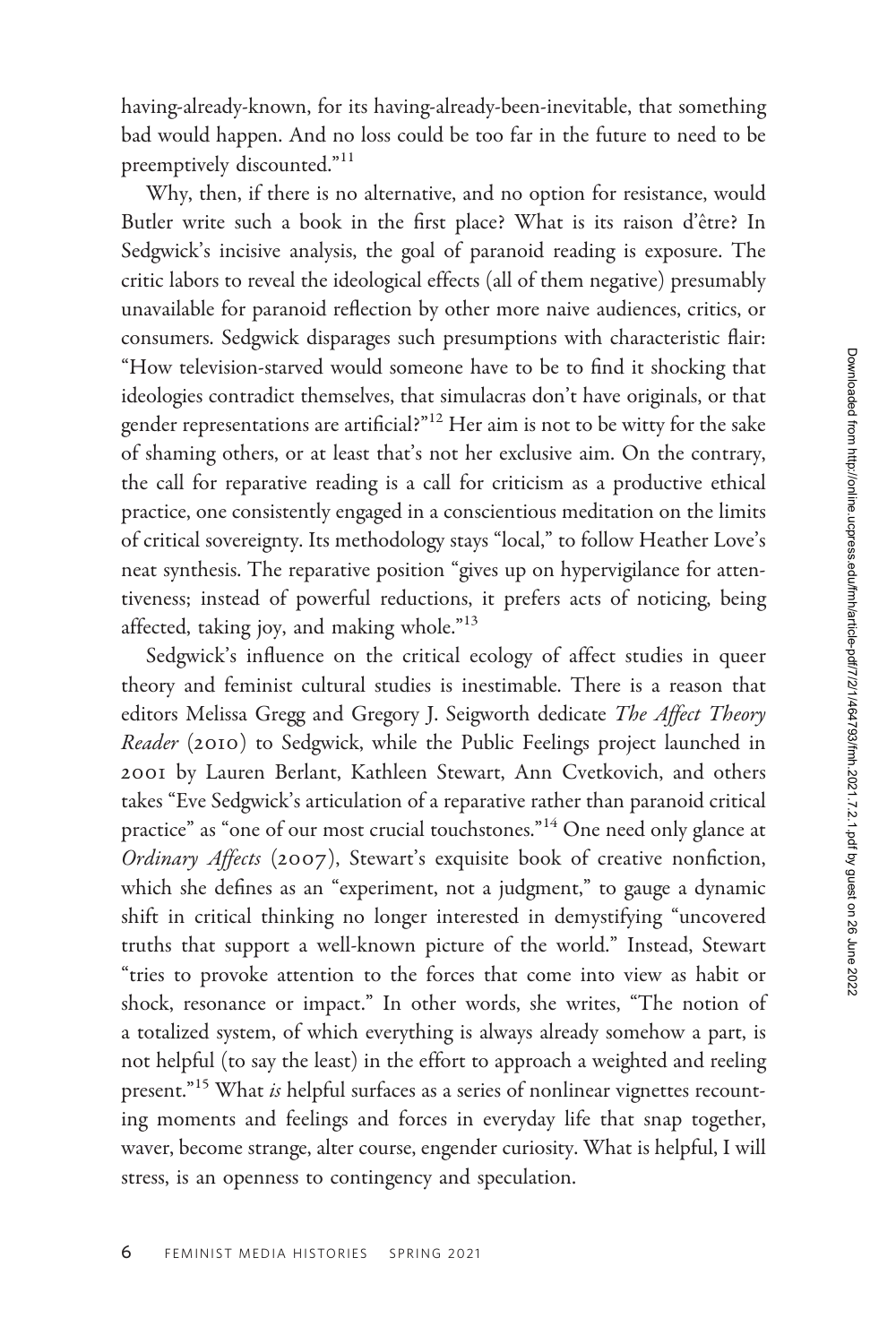Might we understand every creative act as a speculative act, a gesture toward a world the work itself is building, instead of just reflecting? This feels especially true if the creative act is, itself, a built space—a miniature world. The immersive installations of new-media artists like Cecelia Condit, Zoe Leonard, and Rachael Shannon offer spaces that people can get inside, thus literally producing new ways of being, feeling, and sensing others that exceed other cognitive or linguistic patterns. In contrast to empty exhortations of hope in the face of climate change, for instance, the "nondiscursive" sensations of Condit's video installation Within a Stone's Throw generate what Kathleen Woodward calls a "planetary affect." In her contribution to this issue, Woodward recounts her experience of being ravished by the visual, aural, and kinetic dance "co-created by Condit and the landscape," affectively transformed by a "heartening" energy that may very well form a poetics of possibility or "potentiality" itself. For Cvetkovich, the experience of crawling inside Rachael Shannon's *Breastival Vestibule* (2013–ongoing) at queer film festivals and elsewhere, or sitting with her girlfriend in Zoe Leonard's camera obscura installation, incite queer dreams of a "radical democracy." As she discusses in her essay here, these two visual artists produce work that feels quite different, and yet their respective sensory affects evoke similar utopic aspirations. Shannon's inflatable, portable environment crafted from nylon emphasizes tactility and materiality, a sensory connection between its body (a structure blown up with air, itself animate and vibrant) and the bodies sprawled inside, sometimes topless, sometimes watching a screen attached to the interior. By contrast, viewers do not literally touch the wavering, ephemeral, shifting image of empty urban space projected in Leonard's camera obscura, but her installation encourages them to experience seeing itself as subjective, to grasp that "ways of seeing" or "viewpoints" of the world are "not just metaphors" but depend quite literally on embodied—hence contingent—practices of vision. "Leonard's desire to slow down the process of seeing, to ask us to notice everyday details and the mundane," Cvetkovich writes, participates in the energy of queer activist spaces and other built environments that value "each person's embodied sense perception as the foundation for collective forms of witness that are multiple, partial, and affective."

The rhetorical power of these essays in this issue is shaped by each writer's intimacy with the media objects she discusses—a critical attachment forged by solidarity and affection as well as "love," to use a term Sedgwick adapts from Klein and exchanges, occasionally, with the reparative position. For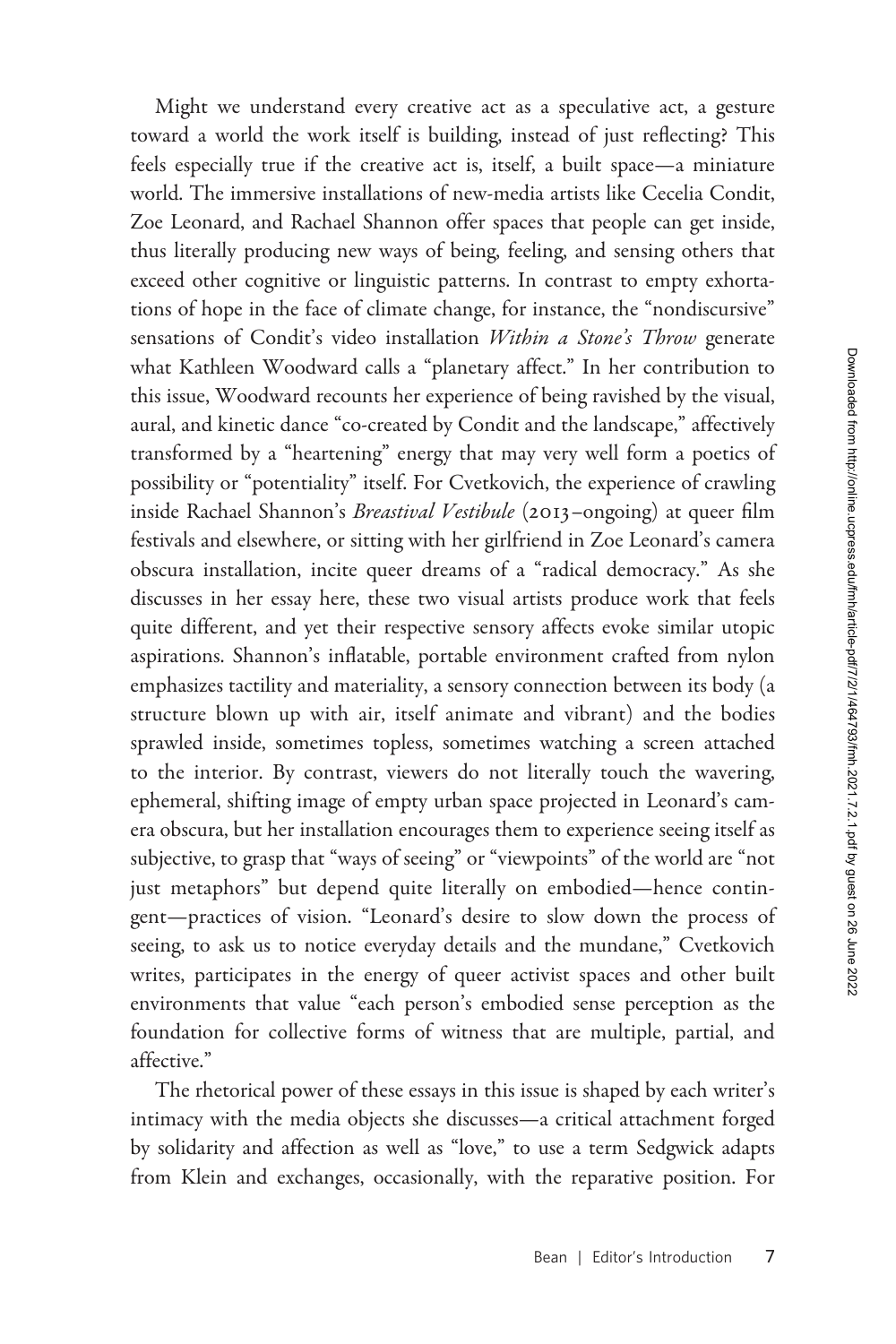some critics, intimacy of this sort is suspect. In an essay that surveys the prominence of reparative reading practices in "queer feminist" affect studies, including work by Cvetkovich as well as Heather Love and Elizabeth Freeman, Robyn Wiegman worries that such an approach reflects the critic's "investment in herself," and hence an academic investment in recuperating the value of "interpretive work" at a moment when interest in the humanities is declining. In a surprising rhetorical move, Wiegman claims there is little difference between reparative and paranoid reading practices insofar as both "are engaged in producing, confirming, and sustaining critical practice as a necessary agency" in an increasingly corporatized university system.16 Berlant offers a more complex note of caution. She suggests that the "mode of self-reflective personhood" in Sedgwick's narratives and in the ideology of reparative reading is symptomatic of certain strains of liberalism. She thus calls for a conception of "impersonality" that would more forcefully contest "the march of individualities toward liberal freedoms."<sup>17</sup> While Berlant staunchly endorses Sedgwick's refusal of the hermeneutics of suspicion and paranoid reading "on the ground that it always finds the mirages and failures for which it looks," she hesitates to name her own anti-paranoid intentions as reparative. "How would we know," she asks, "when the 'repair' we intend is not another form of narcissism or smothering will?"18

It's a good question: How would we know? Cvetkovich responds in this issue by arguing for a "sovereignty of the senses," a way of knowing that is felt rather than thought. Thinking with Audre Lorde, who clarified the stakes of a "disciplined attention to the true meaning of 'it feels right to me,'" Cvetkovich refuses to fret over questions of the self's incoherence to itself, a state that Berlant terms non-sovereignty. She instead argues for an affective politics in which embodied or felt desires, collectively shared and exchanged, become the basis for imagining and creating new forms of democracy. There is nothing easy about this, since feelings are often difficult to access—and to trust. But Cvetkovich pointedly reminds us that queer, Black, brown, and Indigenous activists often "scale up" from the body—Lorde is exemplary here—since the "desire for a better future can sometimes only be conjured affectively." Another response comes from Amber Jamilla Musser, who frames her 2018 study Sensual Excess: Queer Femininity and Brown Jouissance in terms of her emotional proximity to the many media, art, and textual objects she has no intention to master. "Instead of dwelling primarily on the ways that epistemologies shape expressivity," she explains, "I use empathetic reading to discern the reorderings that brown jouissance enables. This is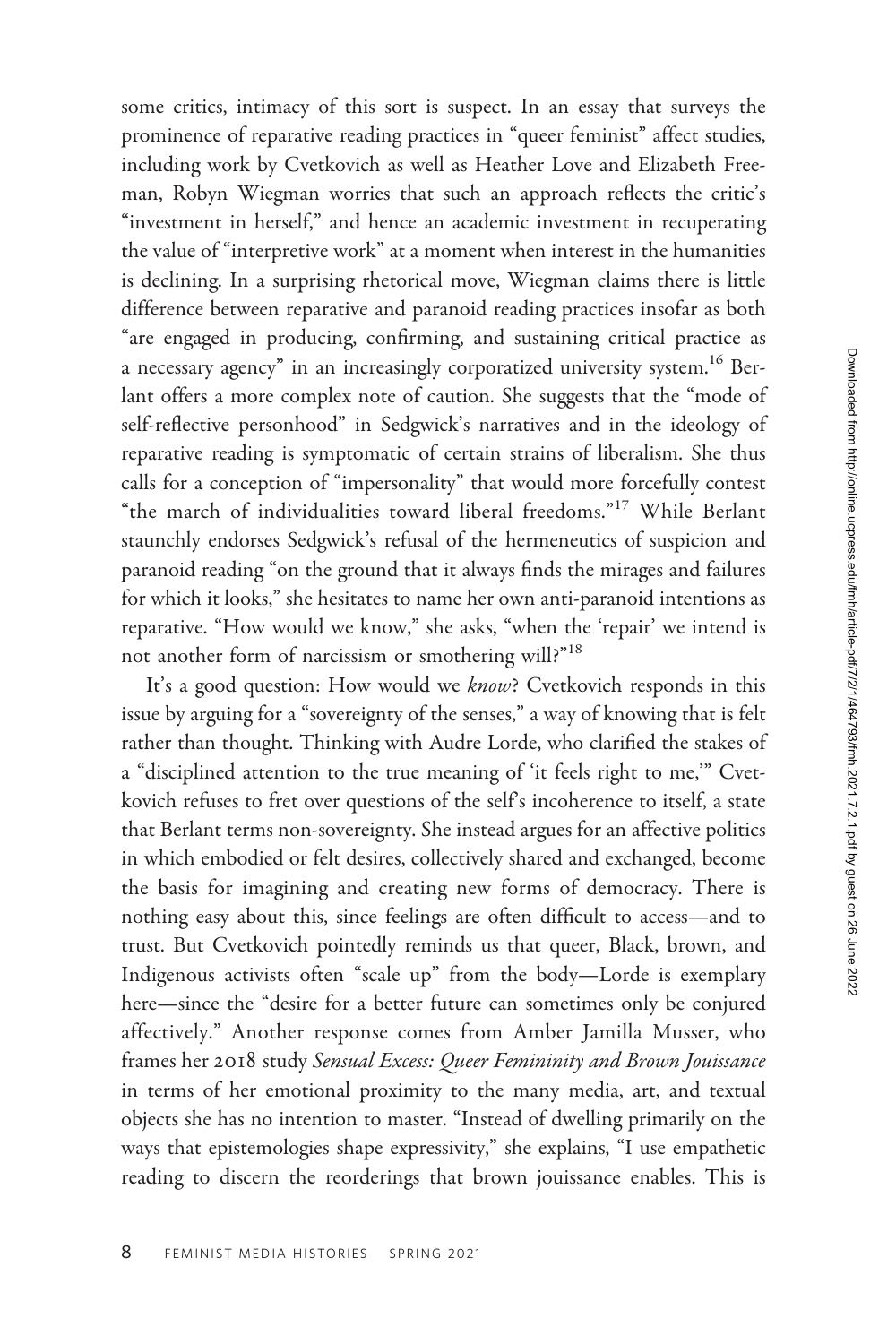a performative methodology, and there are, admittedly, ways that this mode of reading itself produces a form of plural selfhood, one that sits alongside the forms of selfhood that I argue are central to brown jouissance." But Musser is hardly interested in apologizing for such critical intimacies: "There is no way to parse the distinction between theorist and theory or reader and text or spectator and art object. These epistemologies can be fully discerned only through the experiential."<sup>19</sup>

The experience that Musser shares in this issue reveals the power of nondualistic thinking underlying the aspirations of reparative reading. She tracks what she calls "the promises of liquidity" that shimmer in the "sweat" glistening on two African relics (a nkisi and a bieri) currently housed in New York's Metropolitan Museum of Art. This liquid might technically be what happens when wood metabolizes the palm oil ritualistically applied to these figures by the Songye and Fang peoples, respectively, in the nineteenth and early twentieth centuries. But this sweat, this excretion, is also a form of expressivity that escapes capture (as museum object, as "African art," as colonial possession), Musser argues. The sweat metabolized by these relics renders them less like objects and more like subjects entangled with sensation and affect. It also forms a tangible, material reminder of the nkisi and bieri's role in the history of Black media as figures originally employed to connect generations, ancestors, species, or spirits—crafted to facilitate communication. As such, Musser's contribution dramatically fulfills a deceptively simple hope underlying the impetus for this issue: that a focus on media has something to tell us about current conceptions of affect, and that affect helps us think differently about current conceptions of what media do, might do, or indeed might have done.

### VERNACULAR FEELINGS

It was later in my career—after graduate school—that I first absorbed Sedgwick's thoughts on reparative reading. They struck me immediately as a profound way of reading her reading of Tomkins. Sedgwick and Frank settle in close to Tomkins's 1962 Affect Imagery Consciousness (all four volumes!), enchanted by a style of writing that "nurtures, pacifies, replenishes, then sets the idea in motion again." They anticipate their readers' reservations about Tomkins's wacky affective model and our knee-jerk disdain for his schematic of eight or nine hardwired biological responses to stimuli. But their reading of him is generous, conducive, provocative, enabling. This is what it looks like to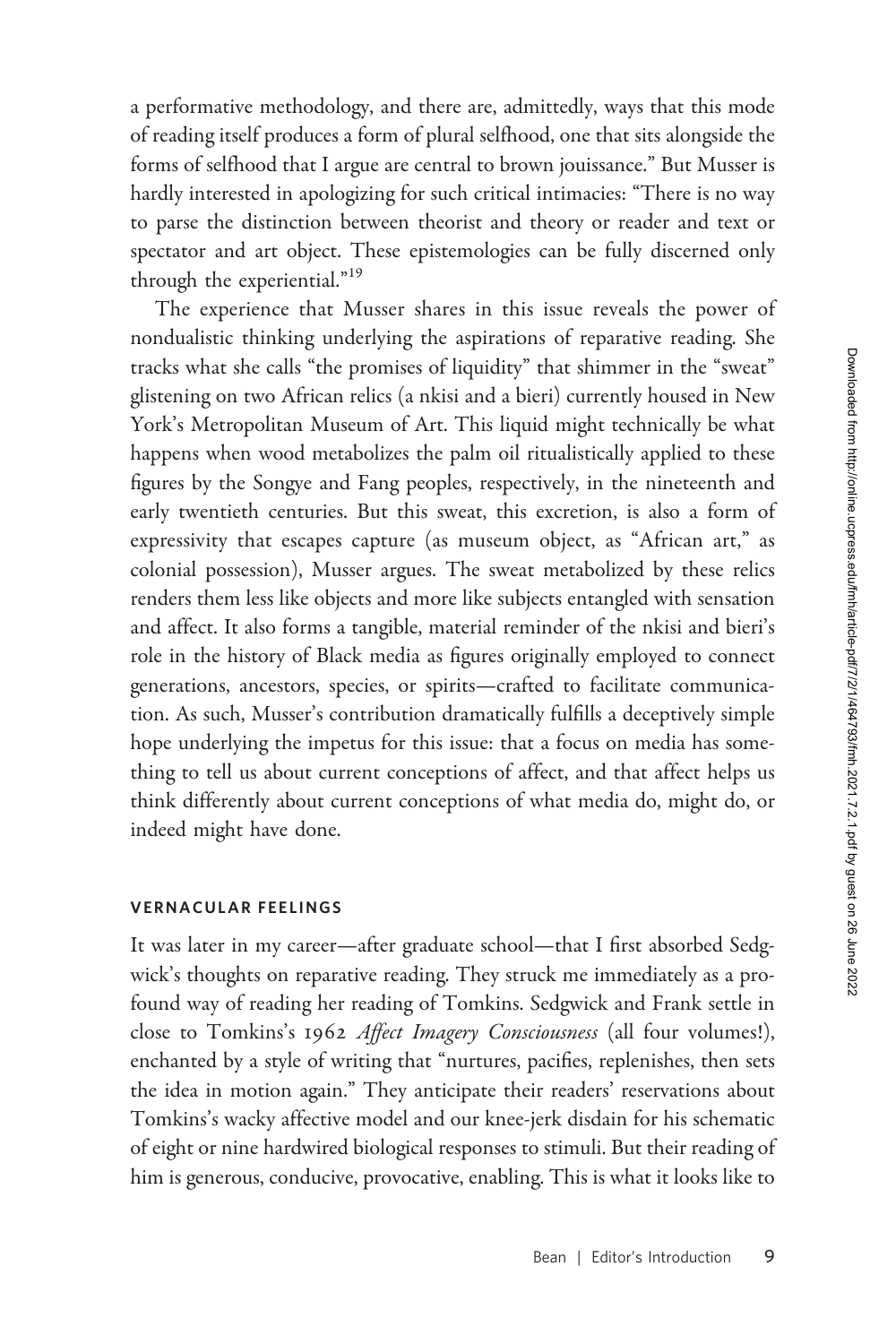fall in love with a writer "along the lines of an ordinary literary-critical lover's discourse" and then yearn to share with others "what we take to be an unfamiliar and highly exciting set of moves and tonalities." Among those moves are several concepts that form an implicit primer for most any discussion of affect today: "How sublimely alien Tomkins's own work remains to any project of narrating the emergence of a core self," they write. "A reader who undergoes the four volumes of Tomkins's Affect Imagery Consciousness," they assure us, "feels the *alchemy of the contingent* involve itself so intimately with identity that Tomkins comes to seem the psychologist one would most like to read face-à-face with Proust."<sup>20</sup>

I especially like that phrase: the "alchemy of the contingent." I like it because it's a "chunky" concept, to borrow an adjective Sedgwick often employed when talking about ideas so rich, so fecund, that she returned to them obsessively.<sup>21</sup> It's the kind of idea big enough to do things with, different kinds of things—an idea to play with as a child might play with dirt or sand without worrying if it will fall apart or stretch too thin. It's the kind of idea that helps me think about my own obsession with another "affective turn" in the 1990s, a critical shift in film feminism often dubbed the "historical turn," but which looks less like an interest in empirical evidence and more like a theory of affect when approached through the writings of Miriam Hansen. I would go so far as to suggest that Hansen's rereading of Walter Benjamin's "Artwork" essay (as well as Siegfried Kracauer's photography essay), a project she began in 1993 and would conclude in her posthumously published book Cinema and Experience (2012), parallels Sedgwick's rereading of Tomkins (and Klein) in intriguing ways.<sup>22</sup> Of course the vitality and ferocity of Hansen's work in the 1990s cannot be separated from a dynamic shift in film feminism interested in women's embodied experience of technological and urban modernity—a lineage arguably beginning with Patrice Petro's Joyless Streets: Women and Melodramatic Representation in Weimar Germany (1989) and carried through in Giuliana Bruno's reconstruction of the voyeur as a voy(ag)eur in her Streetwalking on a Ruined Map: Cultural Theory and the Films of Elvira Notari (1993) as well as Anne Friedberg's theorization of the late nineteenth-century flâneuse as an embodied, mobile, female observer in her Window Shopping: Cinema and the Postmodern  $(1993)$ .<sup>23</sup> The orientation toward public space, especially the street, that these studies emphasize hints at the importance of the public sphere as itself a historical category undergoing transformation, a point expressly argued in Hansen's Babel and Babylon: Spectatorship in American Silent Film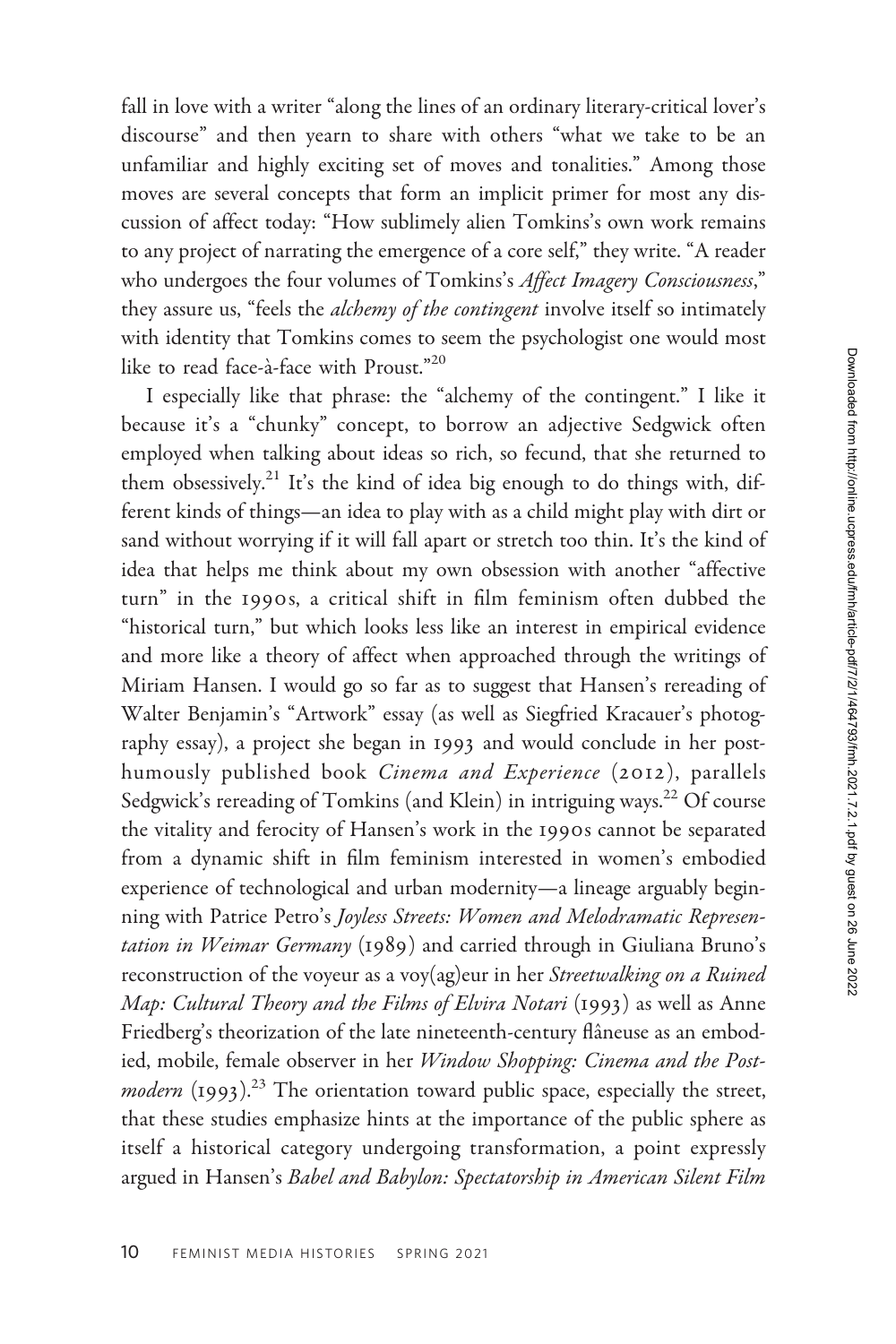(1991), which conceives the earliest cinema as an "unpredictable horizon of experience" for working-class women and immigrants in the United States while stressing cinema's "availability to ethnically diverse, socially unruly, and sexually mixed audiences."<sup>24</sup> By the end of the decade, Hansen would write the first of a series of articles conceiving cinema as a form of "vernacular modernism," thus offering a theory of history that is also a theory of affect.

It is interesting to consider Hansen's intellectual obsessions alongside Sedgwick's in part because the two are not in conversation. But both situate somatic affect at the center of their work, and each does so by obsessively, even idiosyncratically, rereading intellectuals whose writings significantly preceded them. More specifically, Hansen sought to repair—in a quite literal sense—Benjamin's writings on cinema and mass media. As early as 1993, in an article published in the South Atlantic Quarterly, she drew attention to the second version of Benjamin's "Artwork" essay, insisting on the status of this version as the official one. By 2004, in an essay published in October, Hansen had sharpened her polemic, arguing that the third version of the "Artwork" essay, the one translated into English for the 1969 collection Illuminations (edited and introduced by Hannah Arendt), is dangerously misleading: "It is this multiply compromised and, for Benjamin, still unfinished version that has become known all over the world as the Artwork essay," she laments.<sup>25</sup> Taken together, these compromises equal a truly ludicrous distinction, insofar as the wrong version articulates a series of rigid antinomies that oppose aura and traditional art against photography, cinema, and the masses. The naturalization of the wrong version means that generations of readers have missed Benjamin's stress on cinema's capacity for Speil (play; play-space; room for play), a collective phenomenological experience intrinsic to technological media: "What is lost in the withering of semblance [Schein], or decay of the aura, in works of art is matched by a huge gain in room-for-play [Spiel-Raum]," he observes, adding: "This space for play is widest in film." As Hansen sums up, play is the category through which Benjamin sought to "imagine an alternative mode of aesthetics on a par with modern, collective experience, an aesthetics that could counteract, at the level of sense perception, the political consequences of the failed ... reception of technology."26

Might we also call the second version of the "Artwork" essay a "reparative" reading of mass media, in the Sedgwickian sense of that term? Hansen surely would object; her tenacious commitment to an exposition of Benjamin's distinctive lexicon is both commendable and notorious. And yet there is something to be gained by reflecting on what it means for a Jewish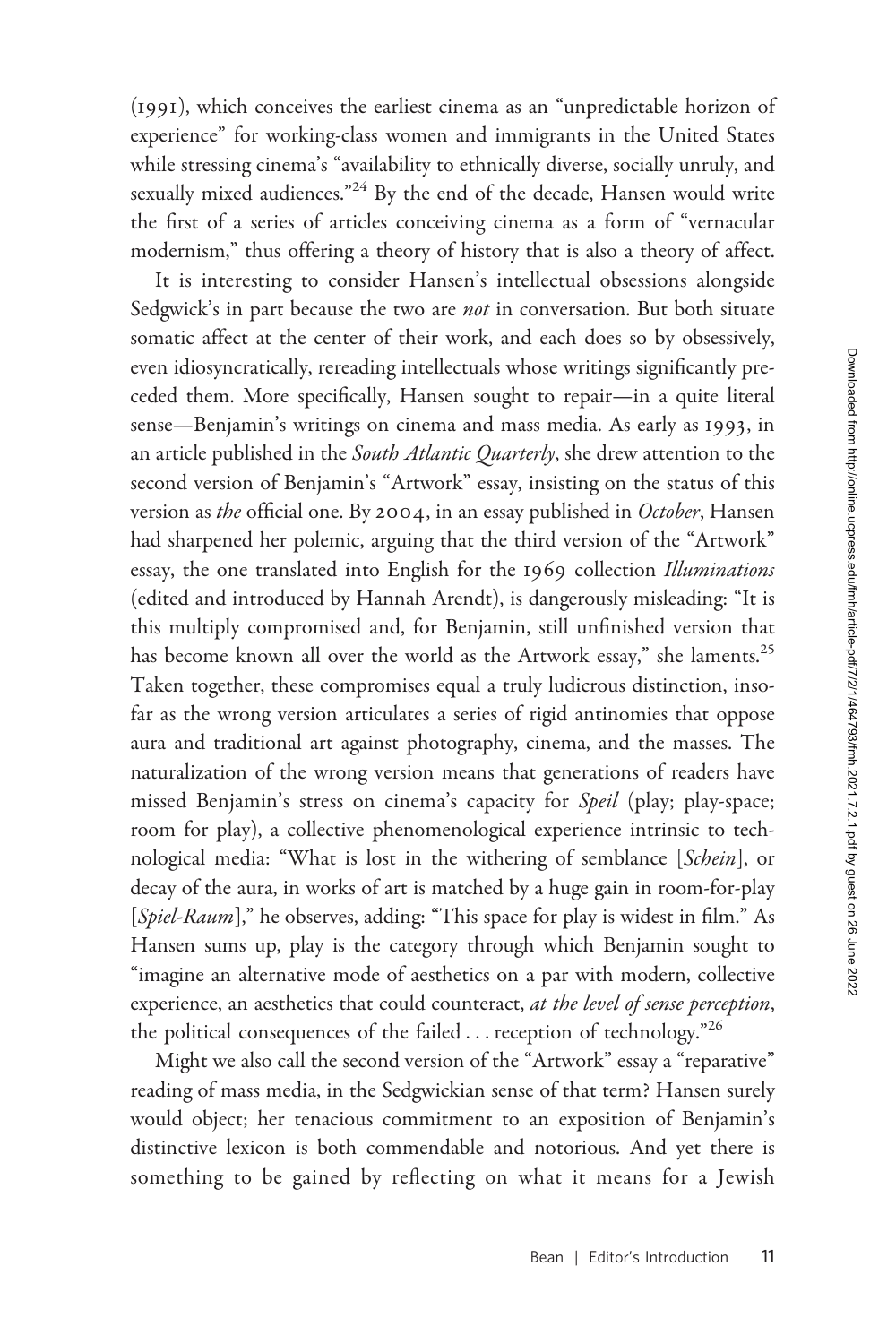intellectual, writing in Nazi Germany, to refuse the paranoid impulse that gripped his friend Theodor Adorno, who vigorously rejected "any potential of alterity within the notion of play" in his response to the "Artwork" essay.<sup>27</sup> Because Adorno's editorial hand shaped the version of the essay that became canonical, all references to play disappeared, including central sections in which Benjamin lauds Mickey Mouse and Charlie Chaplin, animation shorts and slapstick comedies, as potent figures of a "collective dream" capable of triggering a physiological response that "unfetters the human sensorium from its imaginary confinement to the human shape." In Hansen's view, Mickey Mouse belongs to the same framework as the cyborg, because such a framework puts stable sexual identities into question and blurs the boundary between organism and machine, human and nonhuman, animate and inanimate. Even the most messianic-utopian reading of the "Artwork" essay would not claim that media induce emancipatory affective responses intrinsic to all of technology. But the interplay of technology with the human sensorium might evoke, Hansen speculates, "a different organization of the social, economic, and sexual order—a postnational, postcolonial, and non-Oedipal order of humanity."<sup>28</sup>

In 1999, two years after Sedgwick's "Paranoid Reading and Reparative Reading," her first essay on the topic, Hansen published the first of three essays that conceives cinema of the mid-twentieth century (roughly 1920 to 1950) as a form of "vernacular modernism." In these she offers what Paula Amad in this issue calls a "tool for understanding the global power of cinema's everyday appeal beyond explanations dominated by recourse to narrative hegemony or ideological critique." There is an ethics to Hansen's insistence that US cinema's transnational success depends on its capacity to produce "hitherto unperceived modes of sensory perception and experience," "its glimpses of collectivity and gender equality," and its reflexive relationship to technological modernity. This view refutes the intolerably cramped perspective that sees popular cinema exclusively as a tool of capitalist-imperialist domination and subjugation, an aesthetic idiom that exports a version of "Americanism" passively absorbed by audiences in different corners of the globe. This view stresses an "active" scene of spectatorship, as Amad puts it, one that revels in cinema's raucous play with viewers' bodies, psychic energies, and imaginations. This view is open to the potential for alterity, or what Hansen calls the "dreams of a mass culture often in excess of and conflict with the regime of production that spawned that mass culture."29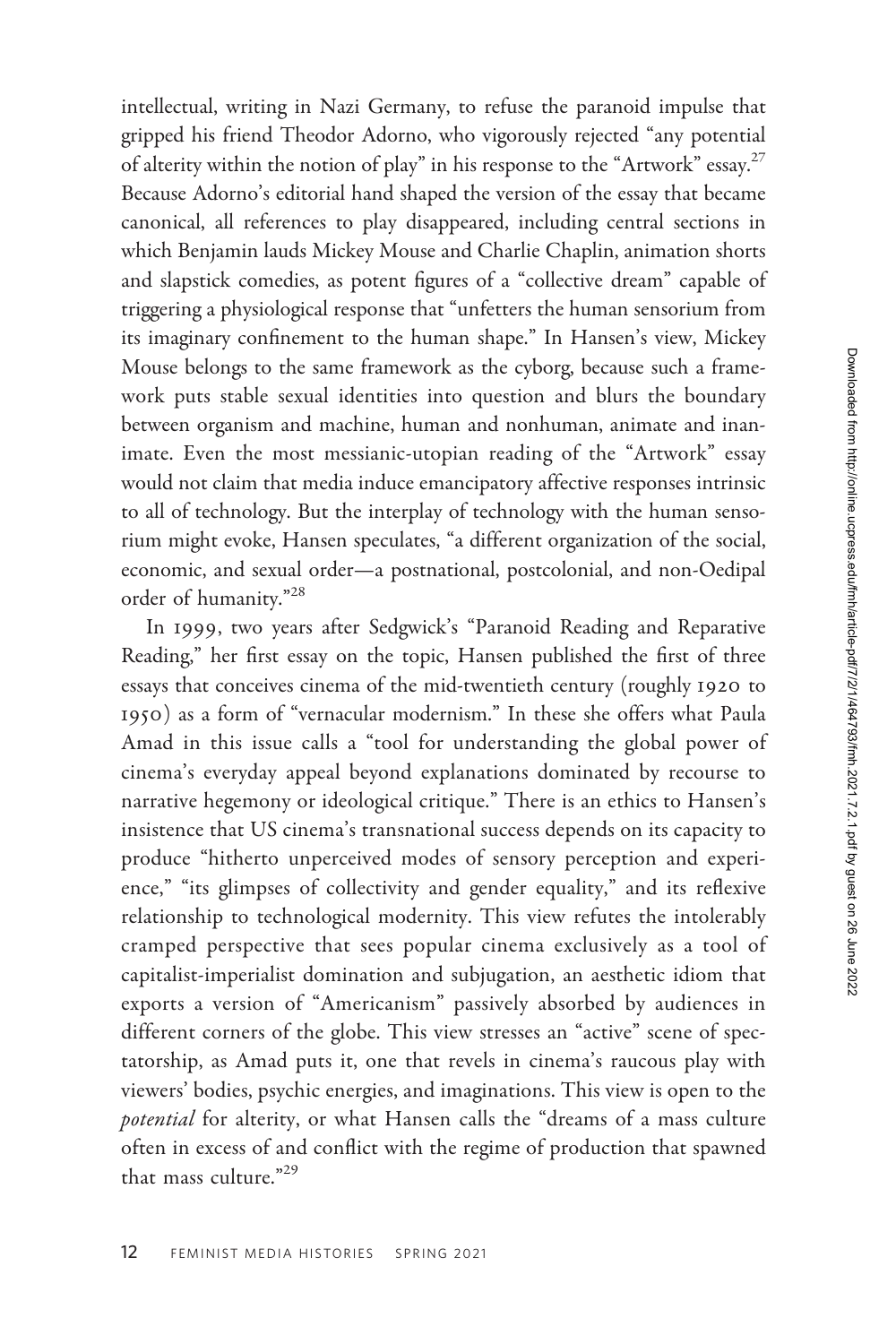Part of this model's conceptual power lies in the conjunction of the terms "vernacular" (an idiom of the people, a promiscuous language of the everyday) and "modernism" (an idiom associated with intellectual elitism, and with a domain of artistic play usually demarcated as white, European, and male). Amad directly tackles this dichotomy. Exploring an array of early aviation films and related star discourse, her essay in this issue demonstrates how a gendered popular vernacular disoriented the masculinist domain of male modernists, specifically the myth of "aerial vision as a weightless, abstracted regime of a superhuman and mobile masculine eye." The perceptual extremes enabled by harnessing the camera to the plane in these films, an experience that Amad terms "cin-aeriality," played with the corporeal delights as well as the anxieties of aerial vision for female passengers, a "joyride" figure who also doubled for the viewer. Tracing the "psychosexual ambiguities" animating female passengers such as Minnie Mouse in Plane Crazy (1928) and the female protagonist in the Soviet film Bed and Sofa (1927), whose bodily arousal during an extended aerial sequence reflected (quoting Hansen) the "playful and physical expression of anxieties over changed gender roles and new forms of sexuality and intimacy," Amad dislodges the nexus of airplane and camera as iconic machines of modernity "from its betterknown, high-modernist, masculinist heritage" in texts by Futurists like Filippo Tommaso Marinetti and Le Corbuiser, "in which flight is connected to a rejuvenated, virile, and violent masculinity of penetration and condemnation of 'mother' earth."

In the process of putting this issue together, it has been difficult for me to separate my thinking about Hansen's work from a set of memory-images that her student and friend Zhen Zhang shares in a poignant memoir written for this collection. I am reminded that the power of Hansen's posthumously published *Cinema and Experience* lies in its meticulous commitment to reading Benjamin in the context of his friendship with Siegfried Kracauer and Theodor Adorno, weaving together often-disconnected threads into a tapestry of common concepts and concerns that highlights the closeness and the distance between these thinkers in unexpected ways. In like manner, future scholars will need to interrogate the different but related concepts of vernacular modernism that Zhang and Hansen developed in parallel and in conversation. As Zhang recalls, Hansen's version emerged from her "theoretical intervention in the so-called classical Hollywood paradigm through a reenergized lens of critical theory rooted in Walter Benjamin and Siegfried Kracauer. Mine attempted to bridge and mediate the legacy of this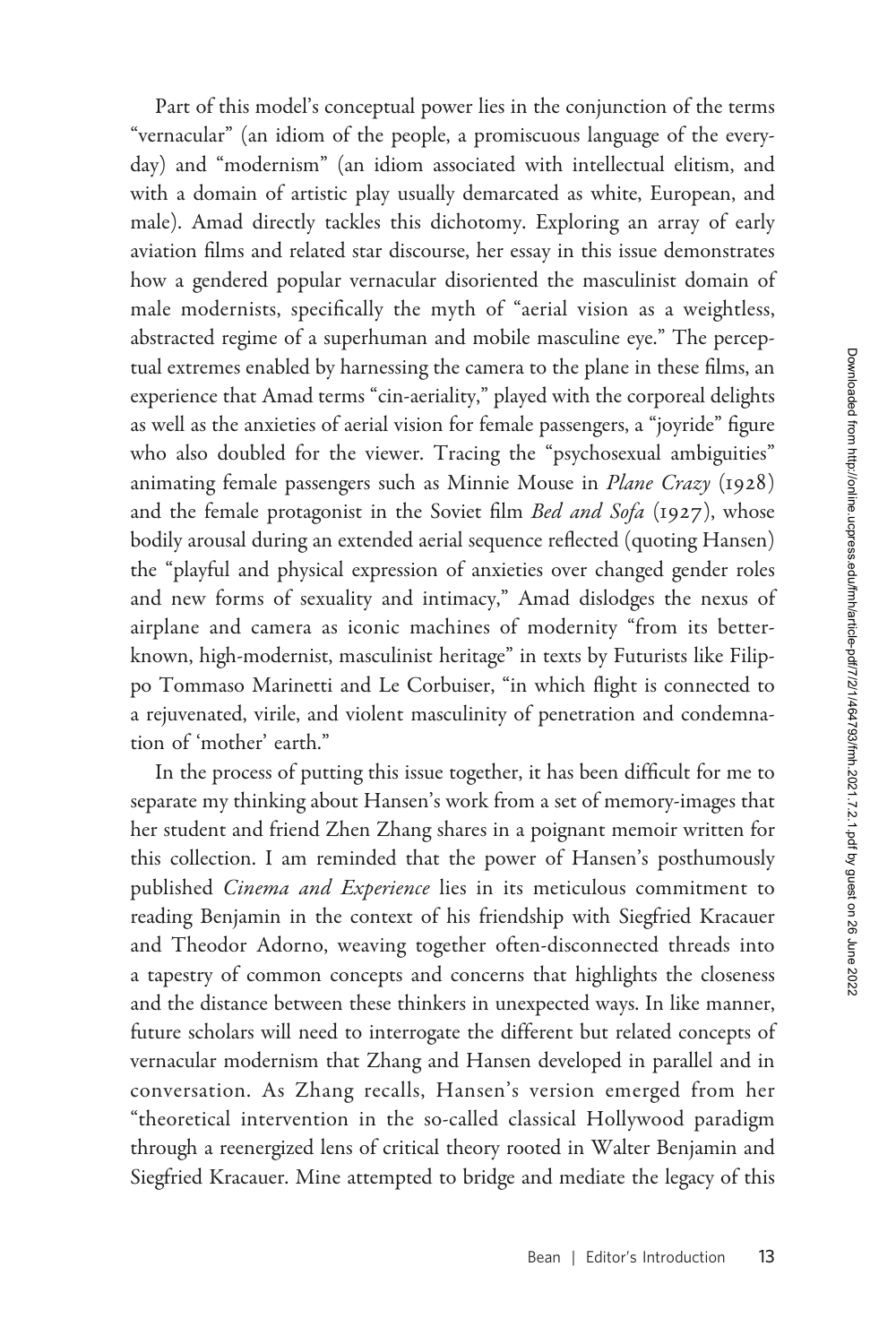school of thought, feminism, and a locally, culturally fermented vernacular movement in modern China, as crystallized in the geo-culturally specific Yangjingbang cosmopolitanism of Shanghai cinema and urban culture." Reading Zhang's memoir provides an alternative context for Hansen's second essay on vernacular modernism, which grapples with the idiom of modern womanhood in Chinese films of the 1920s and 1930s, and which I now know emerged from the experience Hansen shared with Zhang while watching dozens of early Chinese films together at the Giornate del Cinema Muto (Days of Silent Cinema) festival in Italy in 1995 and 1996. Will it influence anyone's analysis of their work to learn that Hansen was diagnosed with cancer in 1997, with a bleak prognosis, and presided over Zhang's dissertation defense the following year with grace and rigor, although her "dark short-style wig and ...small, frail frame and delicate features made her look like a Chinese actress in those silent films. The tumor above her right collarbone was frighteningly large, the size of a mango." And she persevered for another decade, writing *Cinema and Experience* and composing the essays on vernacular modernism while trying Chinese herbal medicine, meditating, and taking long walks in the Japanese garden near her home by Lake Michigan. "Fashion and food" were favorite subjects in their phone conversations, Zhang recalls, remembering the one trip they shared to Shanghai in 2005, when Hansen bought an orange-red silk scarf with an art deco design at the Shanghai Museum.

That orange scarf flutters in the background of a photo that Zhang shares with us here. It is the photo's punctum, to use Roland Barthes's term—that element of contingency intrinsic to photography that he defined as the sensory, intensely subjective, effect of a photograph on the viewer: "The punctum of a photograph is that accident which pricks me (but also bruises me, is poignant to me)."<sup>30</sup> The punctum in other words is that which is accidental to the photograph. It is nothing purposeful, nothing the photograph strives to convey. I think its power lies in the reminder of our own vulnerable existence, of how impossible it is to consciously will, to think, to cognitively grasp the dynamic combinations, contingencies, and possible consequences of our lived experience and of our body's shifting relation to other beings and things.

### AFFECT IS NOT A LUXURY

In the summer of 1996, Sedgwick learned that her breast cancer, first diagnosed in 1991, had spread and become incurable. Unlike the sense of dread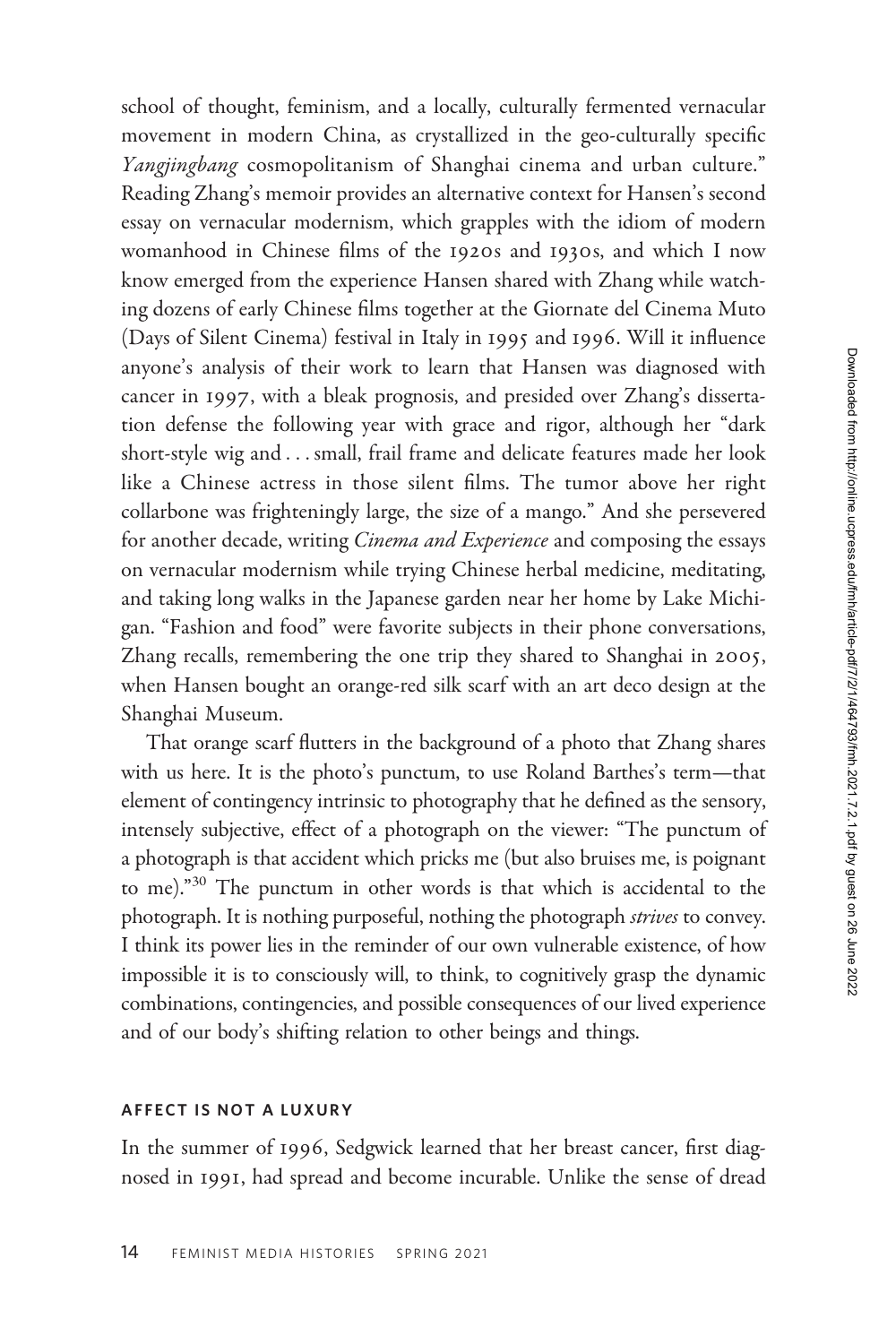pervading the queer community during the height of the AIDS crisis in the 1980s and 1990s—a source of anxiety that shaped Sedgwick's activism as much as it shaped the paranoid slant of queer studies evolving at that time her own illness and immanent mortality felt different: "I knew enough to know the paranoid/schizoid was no place I could afford to dwell as I dealt with the exigencies of my disease."<sup>31</sup> Instead, she wrote  $A$  Dialogue on Love (1999), an experiment in creative and critical writing that is also a record of her therapy. She also began to read further in Buddhism, locating "reparative possibility in the eroding present of dying," and nurturing the idea that "some passage of discontinuity like death can be the occasion of enlightenment, if you do it right, i.e., if you can be in a place to recognize a love that is you and is also toward you."<sup>32</sup> But enlightenment as such is tricky to sustain. In the essay "Melanie Klein and the Difference Affect Makes," published in 2007, two years before her death, Sedgwick refers to the precarity of her good days—"call them Buddhist ones"—and the fragility of psychic defenses often "devoured by my own cycles of greed, envy, rage, and in particular, anxiety."<sup>33</sup> Embracing such tensions, Sedgwick shares her conviction that the imperative is not to disavow or strive to overcome such negative feelings. The more laborious and emphatically more ethical task is to integrate them, and thus to maintain what Klein termed the depressive position, the psychical position that is also *reparative*.

This is not the place, and I am not the scholar, to elaborate Klein's objectoriented revisioning of psychoanalysis. It is perhaps enough to say that Klein's work after 1935, particularly her account of the depressive position, provides the armature for a racialized theory of affect that Sedgwick's student José Esteban Muñoz explored in a 2006 essay conspicuously titled "Feeling Brown, Feeling Down: Latina Affect, the Performativity of Race, and the Depressive Position," which Soto recalls in her "feel piece" for Muñoz with which this issue opens. As Muñoz knew well, for Klein the ability to learn, to love, to be creative, to theorize, *depends* on negativity—not on its absence, but on the individual's ability to integrate negative feelings (hate, anger, rage, anxiety, loss, grief) without succumbing to an endogenous, defensive anxiety that prohibits affective action as well as innovative cognitive activity. The terms are worth stressing: to integrate, rather than to project. To internalize both good and bad as an integral part of the self (reparative), rather than project menace as entirely exterior (paranoid). The depressive position for Klein is defined by the capacity for ambiguity, for recognizing that one can both hate and love the same object, and not be destroyed or annihilated by it.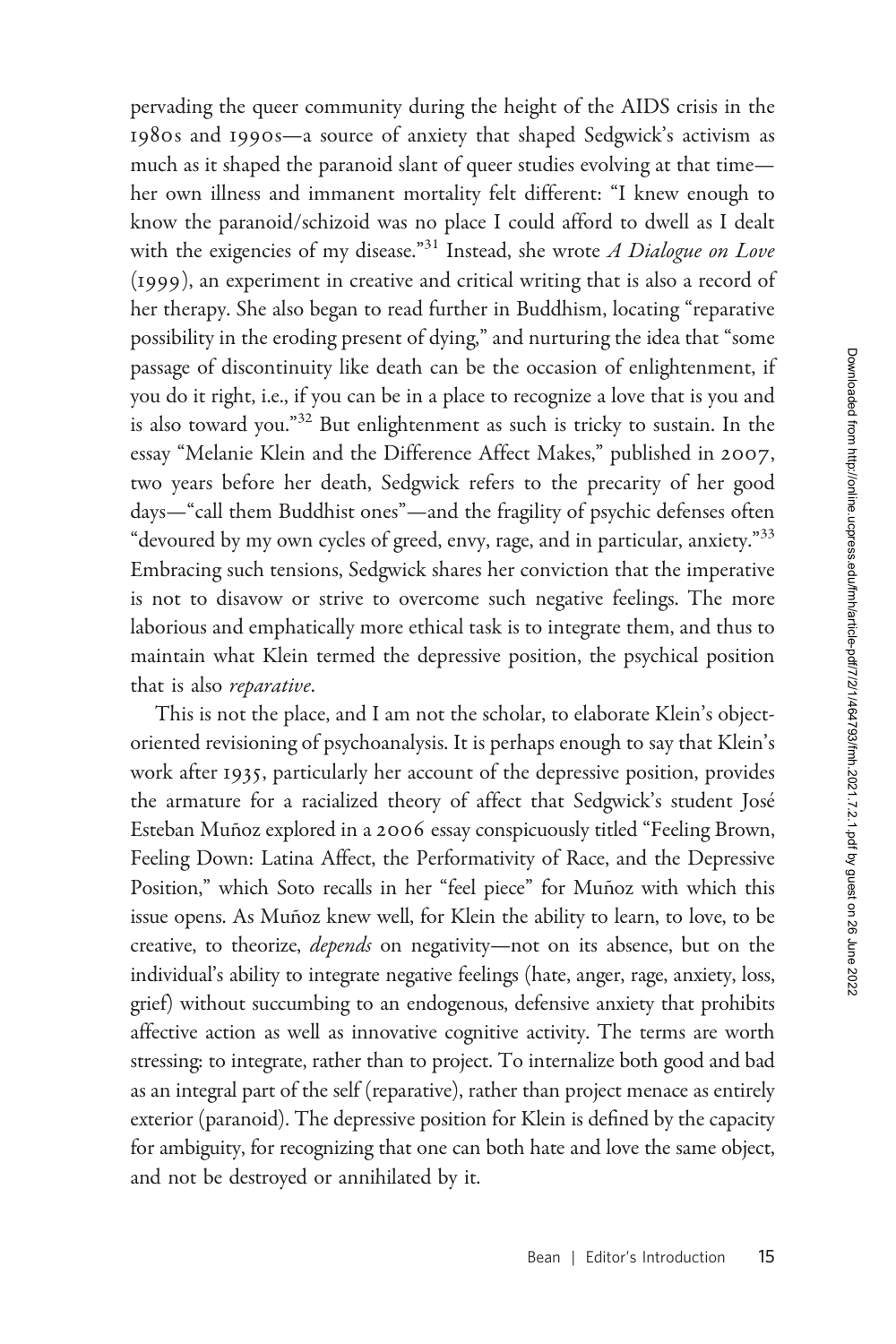It thus makes sense that Muñoz turned to Klein in his ongoing attempt to find vocabularies for "brown feelings," and for understanding brownness as shared affective sensibility, as an interweaving of the subjective and the social, rather than given or presumed identity. He writes: "Utilizing Klein as a theorist of relationality is advantageous because she is true to the facts of violence, division, and hierarchy that punctuate the social, yet she is, at another moment, a deeply idealistic thinker who understands the need to not simply cleanse negativity but instead to promote the desire that the subject has in the wake of the negative to reconstruct a relational field." What does it mean, he asks, to witness the most sadistic, violent, harmful inequities of the social realm—racism, homophobia—and then struggle against the paranoid impulse to shut down, to retreat from the world as a mode of psychical isolation or to externalize those threats as exclusively elsewhere and other? What does it mean to acknowledge that violence and antagonism also emerge from within minoritarian groups, wrought by other brown or Black or queer people, as well as from within oneself? It means committing to the ethics of reparative work, or what might best be termed the work of love. "Love for Klein," Muñoz observes, "is indeed a kind of striving for belonging that does not ignore the various obstacles that the subject must overcome to achieve the most provisional belonging."<sup>34</sup>

Insofar as Klein envisions the complexities of psychic life in terms of a capacity for taking in, introjecting, or internalizing negative feelings, might this also be understood as a type of metabolism, as a process of ingesting, incorporating, and, ultimately, of transforming? To suggest as much invokes a lineage of affect theory rooted in the work of Black lesbian feminist poet, educator, and activist Audre Lorde. As Musser explains in her essay here, Lorde is invested in metabolism—specifically the metabolization of hatred and racism into something else. This does not mean that Lorde negates violence, nor does she ignore or overlook its devastating effects. She rather "offers a way to see that this violence is not totalizing." As various critics have discussed, including Hennefeld in this issue, Lorde consistently transforms so-called negative feelings, like anger, into political, intellectual, and creative work. In her 1977 essay, "Poetry is Not a Luxury," Lorde urges her readers to embrace the messy, chaotic, upsetting and often unnamable sensations of the inchoate self and to express a sensual, visceral knowledge that would counter the "worship of rationality and that circular, academic, analytic thinking." "The white fathers told us, 'I think, therefore I am,'" "she pronounced, "and the Black mother within each of us the poet—whispers in our dreams, 'I feel, therefore I can be free.'"35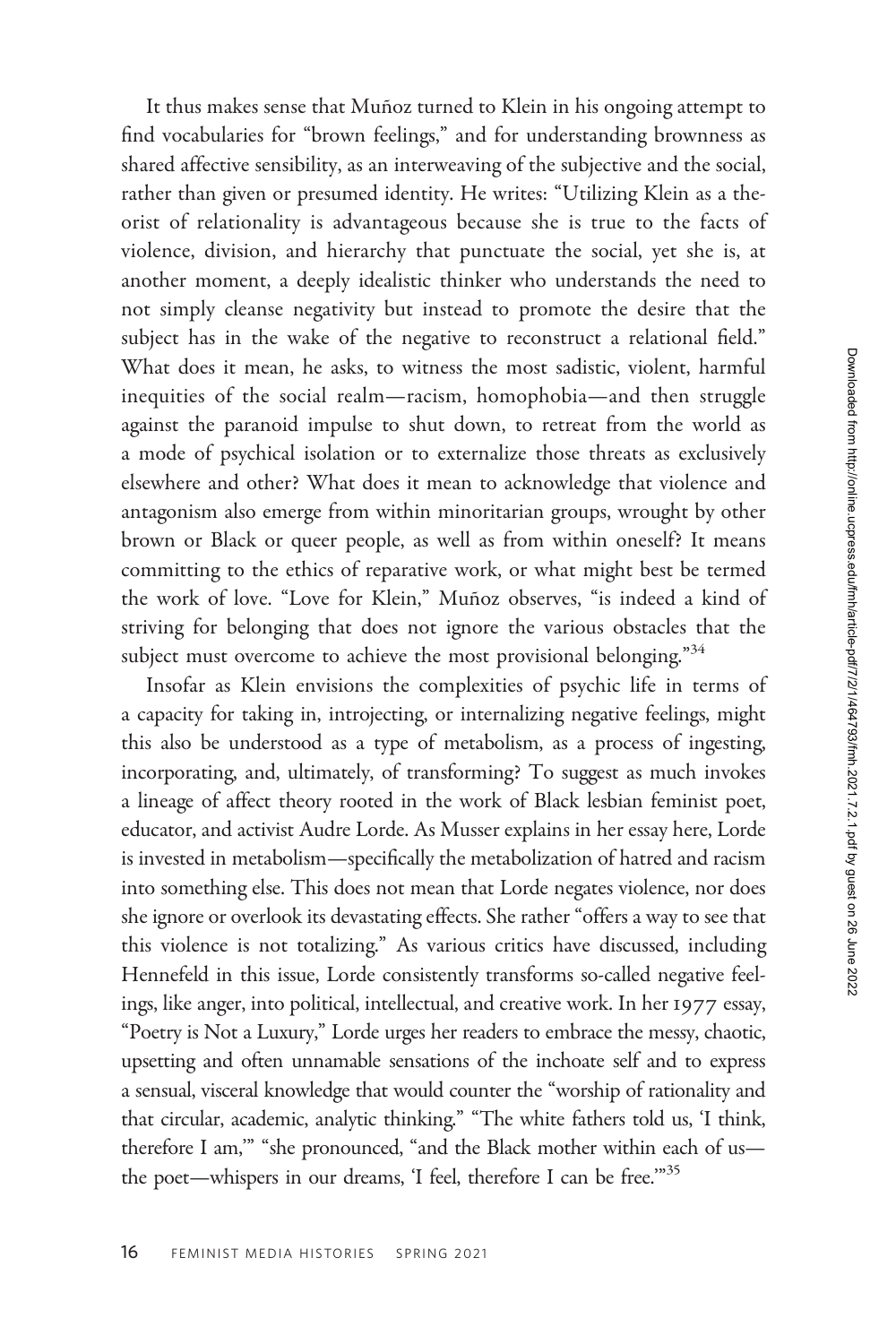For Musser and for Cvetkovich, Lorde's "Uses of the Erotic," first delivered as a paper at the Berkshires Conference on the history of women in 1978, offers a theory of affect that is also a theory of *relationality*, a variation of Muñoz's investment in identity conceived as shared affective sensibility. While Musser explores the "possibility (even idealized) of Black connection" in the diaspora, and Cvetkovich envisions "queer dreams" of a "decolonial commons," both find inspiration in Lorde's conception of the erotic as a felt sensibility, an experience of "joy" that travels between the subjective and the social, connecting individuals beyond the rigidity of identity categories, national belonging, or geographical locations. For Lorde, the erotic body is a body aroused to connectivity in all its forms—social, psychical, physical, intellectual, spiritual. The erotic body thus assumes a stance diametrically opposed to the position Klein diagnosed as "paranoid." It is likewise opposed to the affective stance of a white, heteronormative culture which expels the person of color, the gender nonconforming, the disabled, the sick, the poor, and the old as hated objects that represent an endangering difference.

As Roderick A. Ferguson sums up, Lorde sought to rehabilitate our "inner senses of scrutiny," arguing through her poetry, her writing and her activism that "the seriousness of intellectual work lies in the critical activation of sensual matters."<sup>36</sup> This kind of work takes time. I thus encourage the reader to approach this issue slowly, to read as a form of lingering, a bit of conscientious tarrying. Indeed, a call for reading as "lagging," as temporal dissonance, quite literally opens this issue in a poignant, experimental essay that Soto wrote as a means of mourning Muñoz while meditating on his legacy. For Soto, the process of sifting through "brown feelings," which is what Muñoz sought to think through before he died, demands "slow and reparative reading, a queer willingness to explore unfamiliar and defamiliarizing forms of commitment to minoritarian subjectivity and aesthetics." Although she dallies in particular over two essays he published before his premature death at the age of forty-six, Muñoz's description of the brown commons in his posthumously published book The Sense of Brown feels useful here:

The brown commons is not about the production of the individual but instead about a movement, a flow, and an impulse to move beyond the singular and individualized subjectivities. It is about the swerve of matter, organic and otherwise, the moment of contact, the encounter and all that it can generate. ...A brown commons as I am attempting to sketch here is an example of a collectivity with and through the incommensurable.<sup>37</sup>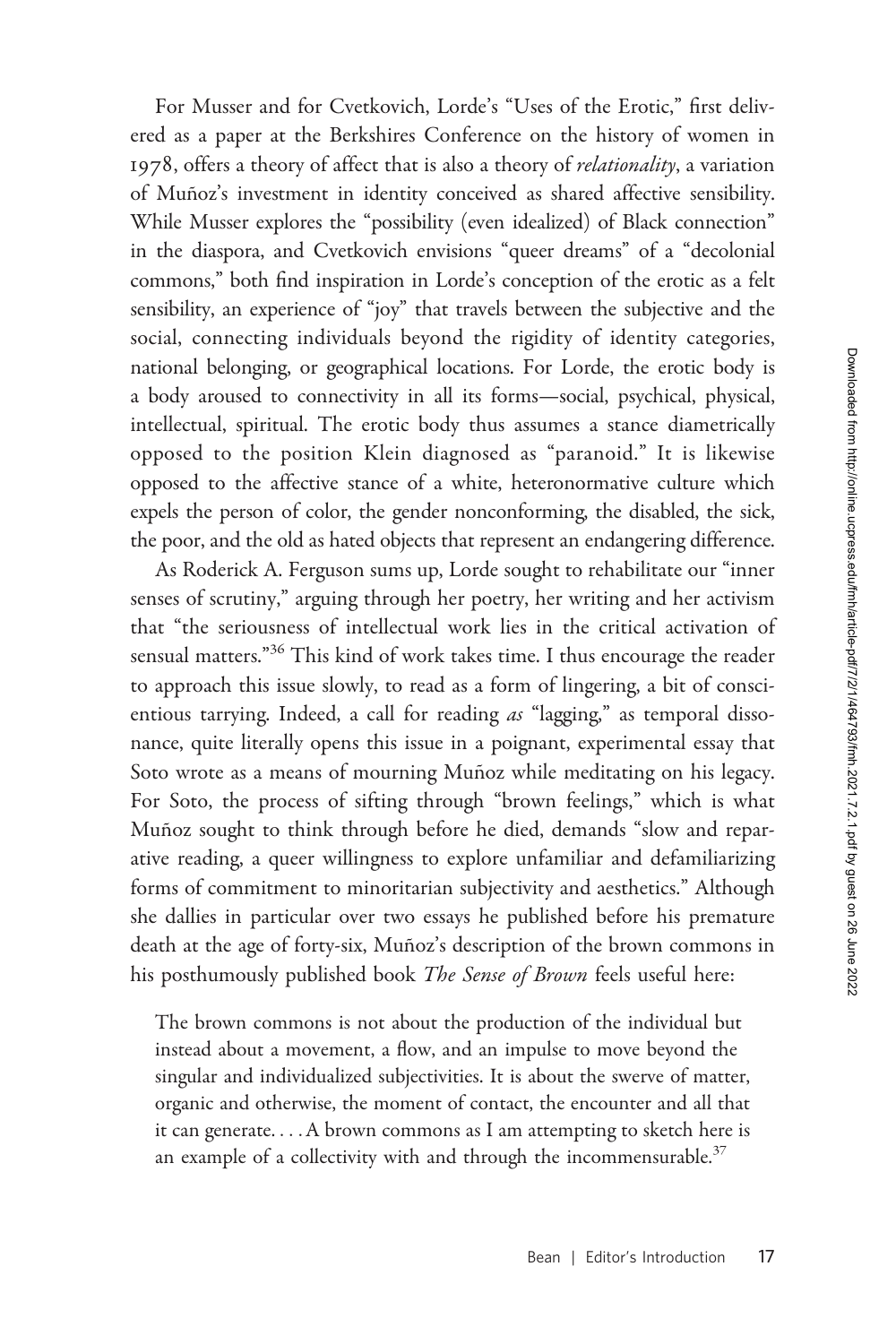Muñoz knew full well, Soto tells us, that "the protocols of academic knowledge production are such that most of his readers would want to come away from an essay with a working definition of his sense of brownness." He did not give us that. Nor does Soto. If you're patient, though, willing to slacken the pace and feel your way around, you'll find instead this issue's most loving gift: to want academic study to become invested in what makes us affectively implicated in the lives of others, perhaps most acutely when those lives do not appear to resemble our own.  $\blacksquare$ 

JENNIFER M. BEAN is the Robert Jolin Osborne Associate Professor of Cinema and Media Studies and adjunct associate professor in the Department of Gender, Women, and Sexuality Studies at the University of Washington, Seattle. Her publications include A Feminist Reader in Early Cinema (Duke University Press, 2002), Flickers of Desire: Movie Stars of the 1910s (Rutgers University Press, 2011), and the award-winning Silent Cinema and the Politics of Space (Indiana University Press, 2014). She is currently at work on a multimedia collection of essays on queer feminisms, affect, and early US cinema, as well as a more traditional book study, Junking Modernity: Early Cinema, Globalization, and the Question of History. On January 1, 2020, she assumed the position of editor in chief of Feminist Media Histories.

#### NOTES

This special issue emerged from a Feminist Media Histories workshop on Affect generously sponsored by the Walter Chapin Simpson Center for the Humanities at the University of Washington, Seattle. I am grateful to Ellen Y. Chang and Caitlin Palo for their visionary role in coordinating that workshop as it transitioned from a physical event to a virtual one in May 2020. Xin Peng shepherded this issue to press with characteristic grace, while also sharing an array of keen insights that inform this introduction. For her unwavering intellectual, editorial, and emotional support, I dedicate these pages to my beloved sister-traveler, Kathleen M. Kane.

1. The ubiquity of this phrase in affect studies is well known. Here I am quoting Mel Y. Chen, Animacies: Biopolitics, Racial Mattering, and Queer Affect (Durham NC: Duke University Press, 2012), 11.

2. Tavia Nyong'o, "Trapped in the Closet with Eve," Criticism 52, no. 2 (Spring 2010): 243.

3. Teresa Brennan, The Transmission of Affect (Ithaca, NY, and London: Cornell University Press 2004).

4. Sara Ahmed, *The Promise of Happiness* (Durham, NC: Duke University Press, 2010), 230n1, 4.

5. Lauren Berlant and Jordan Greenwald, "Affect in the End Times: A Conversation with Lauren Berlant," *Qui Parle* 20, no. 2 (Spring–Summer 2012): 88.

6. For a detailed discussion of the term "feelings" and its relationship to affect studies see Ann Cvetkovich, An Archive of Feelings: Trauma, Sexuality, and Lesbian Public Culture (Durham, NC: Duke University Press) 2003; Ann Cvetkovich, Depression: A Public Feeling (Durham, NC: Duke University Press) 2012.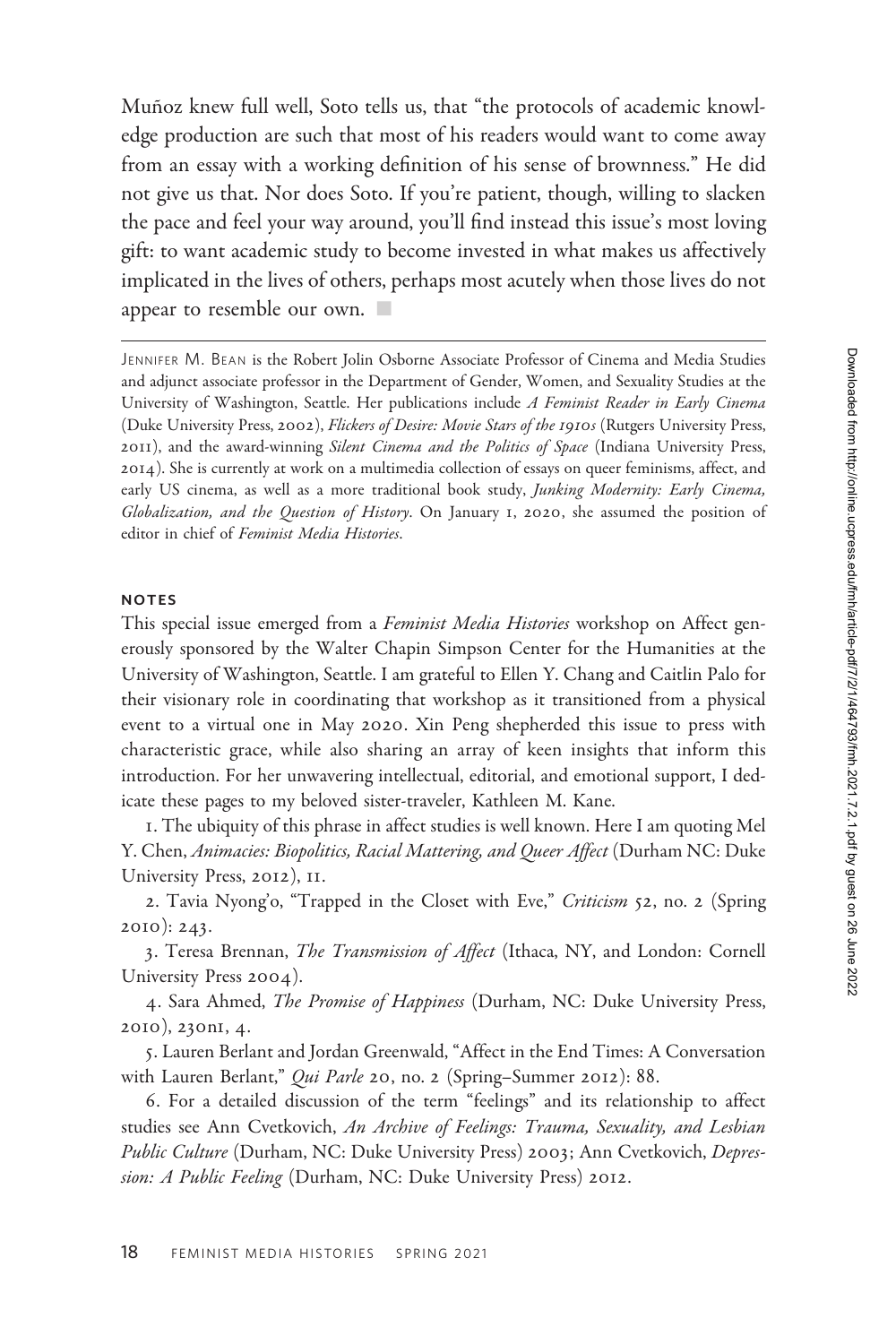7. "What does it mean to fall in love with a writer?" Sedgwick and Adam Frank pose this question as a means of interrogating their obsession with the work of Silvan Tomkins. Jonathan A. Allan quotes this inquiry in the opening line of his essay "Falling in Love with Eve Kosofsky Sedgwick," Mosaic: An Interdisciplinary Critical Journal 48, no. 1 (March 2015): 1. In declaring my own love for Sedgwick, I am influenced by Allan's argument that "love affords another model for thinking through questions of influence, particularly a theory of influence informed by queer theory and affect studies" (1).

8. Eve Kosofsky Sedgwick and Adam Frank, "Shame in the Cybernetic Fold: Reading Silvan Tomkins," in Shame and Its Sisters: A Silvan Tomkins Reader, ed. Eve Kosofsky Sedgwick and Adam Frank (Durham, NC: Duke University Press, 1995), 1–28. This essay is revised and reprinted in Eve Kosofsky Sedgwick, Touching Feeling: Affect, Pedagogy, Performativity (Durham, NC: Duke University Press 2003), 93-121. All subsequent citations refer to the latter version.

9. I'm referring to Laura Mulvey's oft-cited and oft-reprinted essay "Visual Pleasure and Narrative Cinema," first published in Screen 16, no. 3 (1975):  $6-18$ .

10. The first version of her thoughts on reparative and paranoid reading appear in Eve Kosofsky Sedgwick, "Paranoid Reading and Reparative Reading, or, You're So Paranoid, You Probably Think This Introduction Is about You," in Novel Gazing: Queer Readings in Fiction, ed. Eve Kosofsky Sedgwick (Durham, NC: Duke University Press, 1997), 1-37. This introduction was revised and published as "Paranoid Reading and Reparative Reading, or, You're So Paranoid, You Probably Think This Essay Is about You," in Touching Feeling, 123–51. All subsequent citations refer to the latter version.

11. Sedgwick, "Paranoid Reading and Reparative Reading," 130–31.

12. Sedgwick, "Paranoid Reading and Reparative Reading," 141.

13. Heather Love, "Truth and Consequences: On Paranoid Reading and Reparative Reading," Criticism 52, no. 2 (Spring 2010): 237-38.

14. Melissa Gregg and Gregory J. Seigworth, eds., The Affect Theory Reader (Durham, NC: Duke University Press, 2010); Cvetkovich, Depression: A Public Feeling, 5.

15. Kathleen Stewart, Ordinary Affects (Durham, NC: Duke University Press, 2007), 1.

16. Robyn Wiegman, "'The Times We're In': Queer Feminist Criticism and the Reparative 'Turn," Feminist Theory 15, no. 1 (2014): 18.

17. Lauren Berlant, "Two Girls, Fat and Thin," in Regarding Sedgwick: Essays on Queer Culture and Critical Theory, ed. Stephen M. Barber and David L. Clark (New York: Routledge, 2002), 73–74, 104.

18. Lauren Berlant, Cruel Optimism (Durham, NC: Duke University Press, 2011), 123, 124.

19. Amber Musser, Sensual Excess: Queer Femininity and Brown Jouissance (New York: New York University Press, 2018), 17.

20. Sedgwick, "Shame in the Cybernetic Fold," 95, 117, 98, my emphasis.

21. Sedgwick's playful relation to language encourages me to play. In a 2007 essay on her relationship to Melanie Klein, she recounts a childhood memory about her desire for a "chunkier" doll—not the smaller, sleeker, hand-me-down doll from her